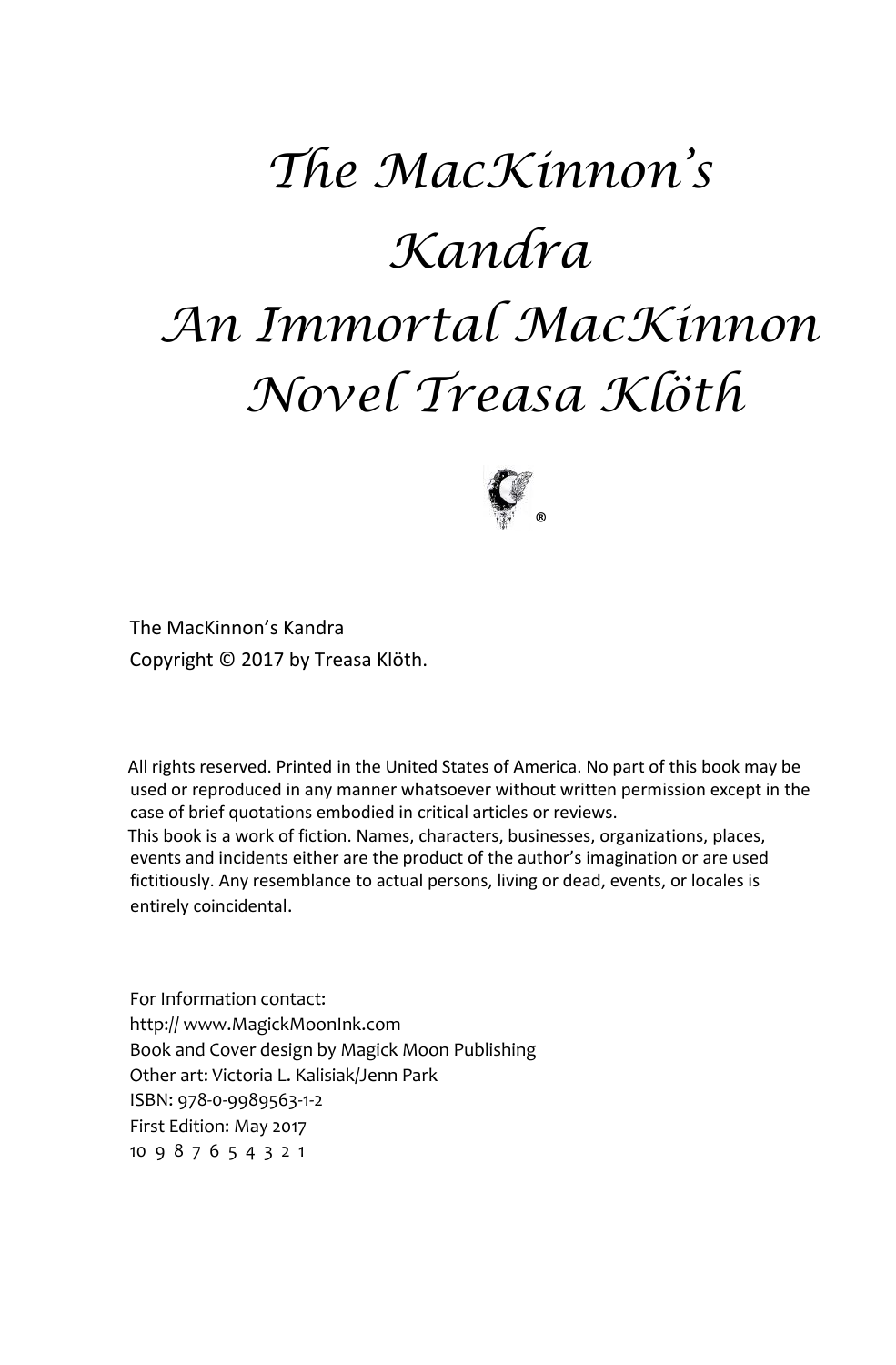

#### **"She Was Fearless…..Until he lay Siege to her Heart**…."

 "I am used to being out of doors. To be kept in that room is like torture to me." Kandra spoke honestly. She needed fresh air and sunshine like she needed food and water.

 "'Tis really so bad for ye?" Lachlan's face softened at the thought.

 "Yes, I am not one of your soft Scottish women. I am a warrior." Kandra stood proudly in front of him, raising her chin haughtily. She was proud of who she was, even if there were things she hated about herself.

 Being a warrior himself, Lachlan knew her feelings. Perhaps it was the warrior in her that intrigued him. Or was it the woman hidden beneath? "Aye, yer nay like any woman I have ever ken." He closed the distance between them. Lachlan raised his hand brushing his knuckles across her cheek. Though she was a warrior, she had the soft skin of a woman. It was bronzed by the kiss of the sun and gave her an exotic look, "Ye, Kandra of Carlisle, are intriguin'."

 "I am not interested in your opinions, laird." Kandra drew away with ice in her eyes. Being close to him muddled her thinking. She would not allow herself to lose control again with this man. "I am only interested in the wellbeing of my men."

 "Aye, yer men?" He raised an arrogant brow, "What of 'em?" He eyed her suspiciously. Being so close to her caused a throb within his loins. He tried vainly to ignore it.

 "You have no need to hold them." She glared at him. "I am all that you require." Kandra raised a haughty chin.

 "Och, lass, ye need to watch what yer sayin' to a man." Lachlan shook his head and laughed at her blush of embarrassment. Kandra flushed under his words. "That was not what I meant." She tried to push past him, but he caught her to him.

 "I will nay give ye up easily lass, I want ye far too much." He raised his hand caressing her cheek as his eyes blazed with passion.

ii The MacKinnon's Kandra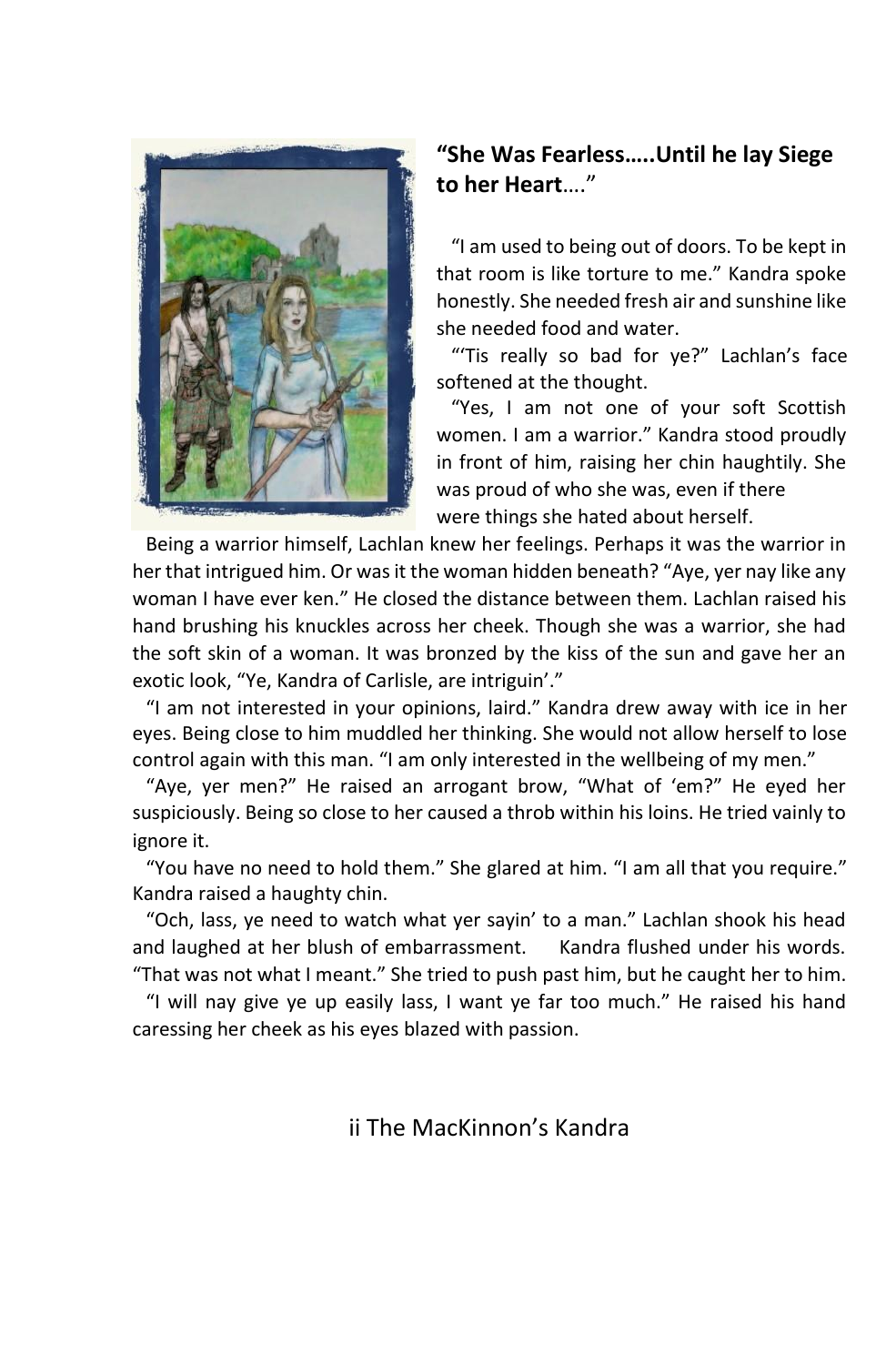Thank you to all my friends and family, who have supported me through the years.

 Thank you to, Tammy, for getting this all started with your faith in me that I could write novels.

 Thank you to my mom, my BFF Mindy, my daughters, Alex, and Stephanie for being a part of my editing team and sounding boards.

 My Husband, John, for the love through the years! My Dad, Jim, you are sorely missed and will never be forgotten. I love you and miss you, Dad!

 Mom, thank you for all the encouragement you have given me through the years! I love you as well. Katie, this was originally written for your Sweet 16! I hope you enjoy the story as much today as you did when I originally wrote it.

 Alexandra, my beautiful Amazon daughter, who inspired Kandra and her beautiful looks, her fortitude and grit! Thank you for all of your help! I hope your baby girl grows up to be just like her mama.

 My daughters Kassie, and Haillie, my son, Jay and my nephews, and niece always follow your dreams and believe in yourself, anything in life is possible. My Granddaughters, I love all three of you and I hope that you all grow to be successful and have the determination to fulfill your dreams.

 Lastly, but surely not least, to my many readers, thank you to everyone who has read and will read this story. I hope you enjoyed it! Without readers, an author is nothing.

Dear Readers,

 As a history major myself, I am a fanatic for accuracy in history. However, for this story, I took liberties with people and places. As far as I can find in history, the MacKinnons were never lowlanders,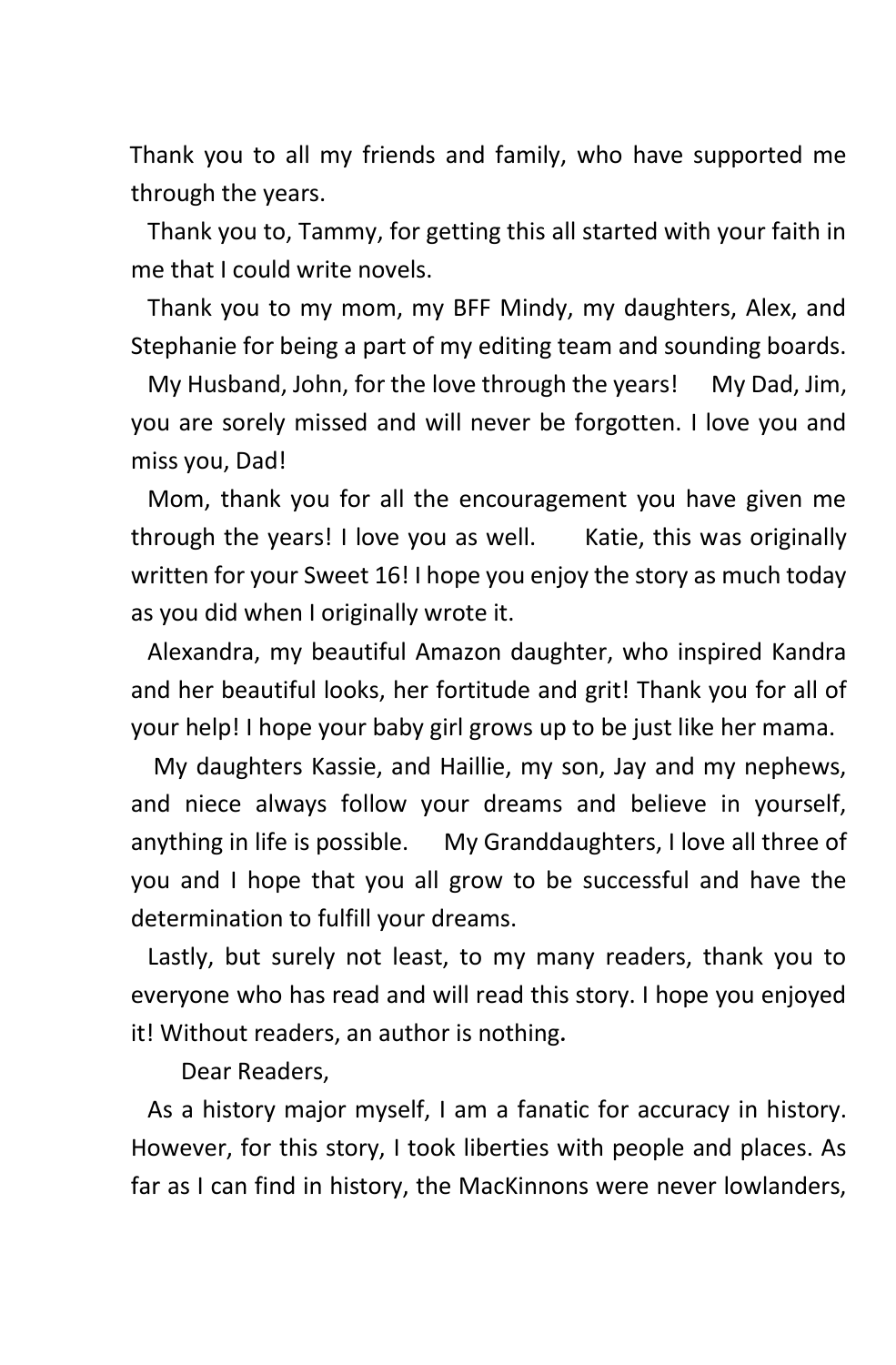but islanders/highlanders. Being a MacKinnon through bloodlines helped me to research and write about this amazing clan.

 The Stafford family of England never appeared to have lived in Cumbria, however, for this story it worked to make Kandra come from this area. So, please allow me these liberties with history and I hope you enjoy the story, as much as I enjoyed writing it.

 For a complete glossary of Gaelic word meanings please visit [www.treasakloth.com](http://www.treasakloth.com/)

Slàinte!

Treasa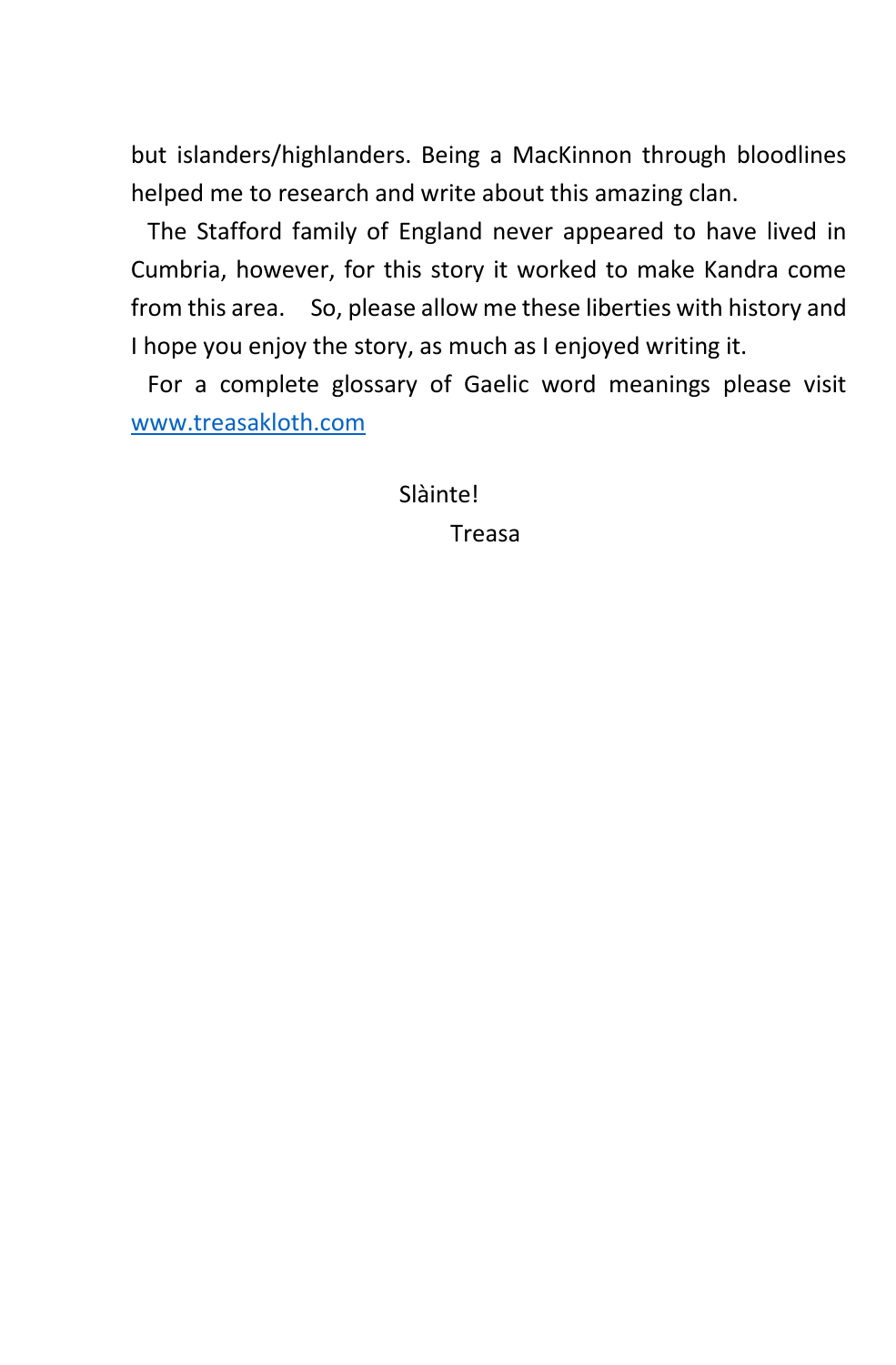## *Chapter One*

*England's Boarder Lands 1489* 

\* andra narrowed her eyes at the younger man "Do not  $\boldsymbol{\mathcal{K}}$  andra narrowed her eyes at the you<br>think to take it easy on me, Jonas."

facing her with his sword in hand. He was just slightly taller than she was, but Kandra knew he lacked her intense skill with a blade.

 "Would the enemy be timid?" She cocked a mocking brow as she taunted him by clanging the end of her sword against his own.

 "No," she shook her head as she circled and spoke before he could reply, "They would not be with either of us. If they had half a chance, they would split our gullets!"

 "Yes, but Kandra," Jonas shook his head, "If I am not careful I shall hurt you then it will be my head, and well you know it."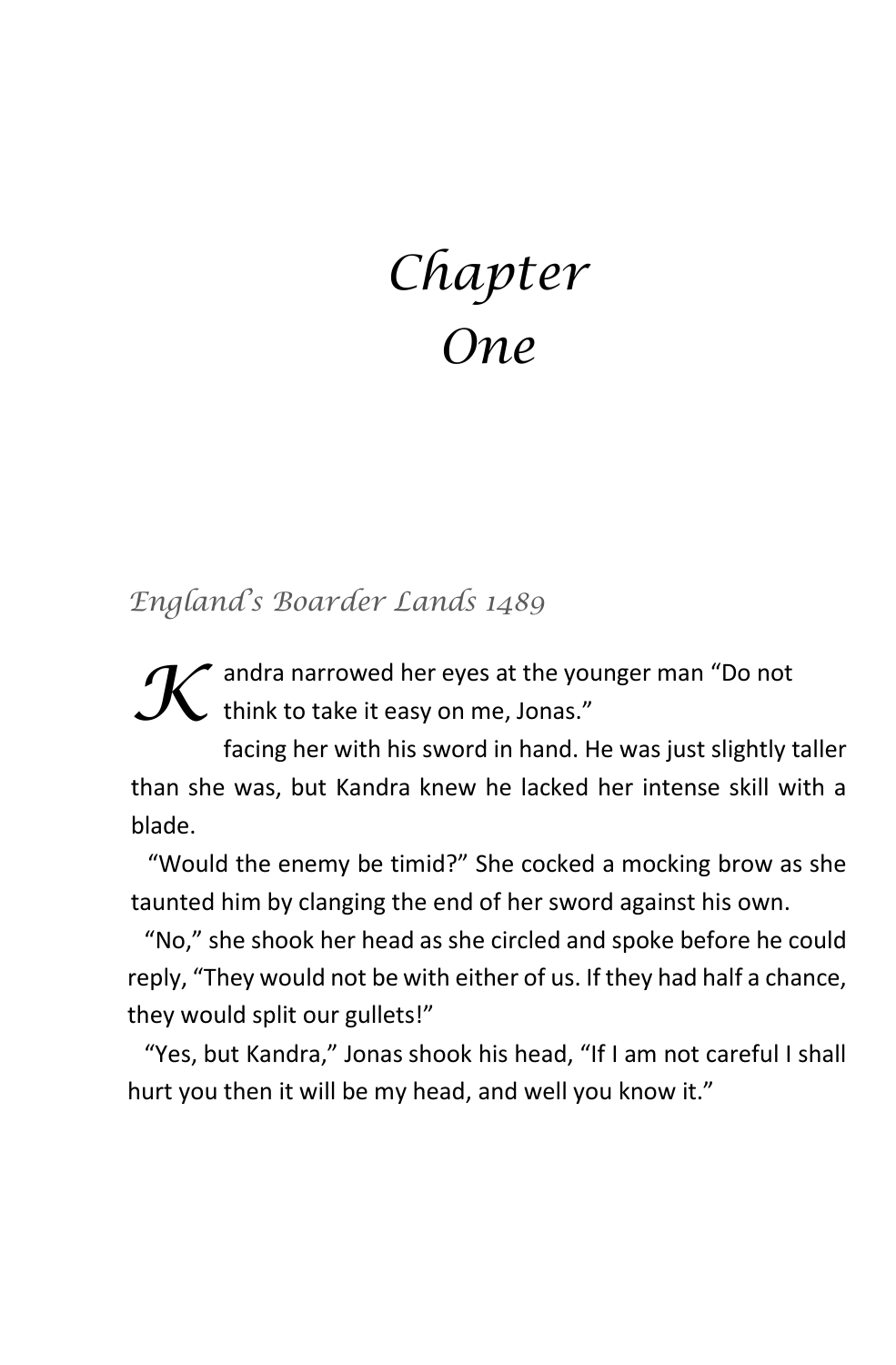- 2 – Treasa Klöth

"Be passive if you wish, but I warn you. I will show you no mercy," she snarled at him. How could she take him into battle if he'd hesitate to defend himself? She lifted her sword, charging him. He raised his own sword to protect himself. Side stepping, she sliced across his upper arm. Spinning she swept her leg behind his. He fell with a thud onto his back, clutching his arm.

 "Kandra!" He looked at her as shock filled him. "You sliced me!" Jonas stared at the blood covering his palm. "You really cut me!" He looked up at her with disbelief.

 "I warned you, Jonas, I would show you no mercy." She towered over him with the tip of her sword pressed to his chest. "If I had been meaning to finish you, I would have cut your leg out from under you." She glared down at him with ice in her blue eyes. "Then, I would have run you through before you had a chance to think about it."

 "Kandra, I told you to work with him, not maim him!" Raff's gruff voice came from behind her on the other side of the practice field. "Good lord girl, you cannot be cuttin' down our own men."

 "I was teaching him a lesson." She shot over her shoulder as Raff approached her. She lifted her sword tip from Jonas's chest. "It is no less than you or father taught me."

"Yes, but that was different." He scolded, his brows furrowed as he watched the boy gain his feet once again.

 "Why was it so different," she glared at Raff, "because I am a girl?" Kandra spoke in defense, "Now, this girl can best half, or more, of the men in this castle in a sword fight, and you know as much!" She whirled on him raising her chin haughtily.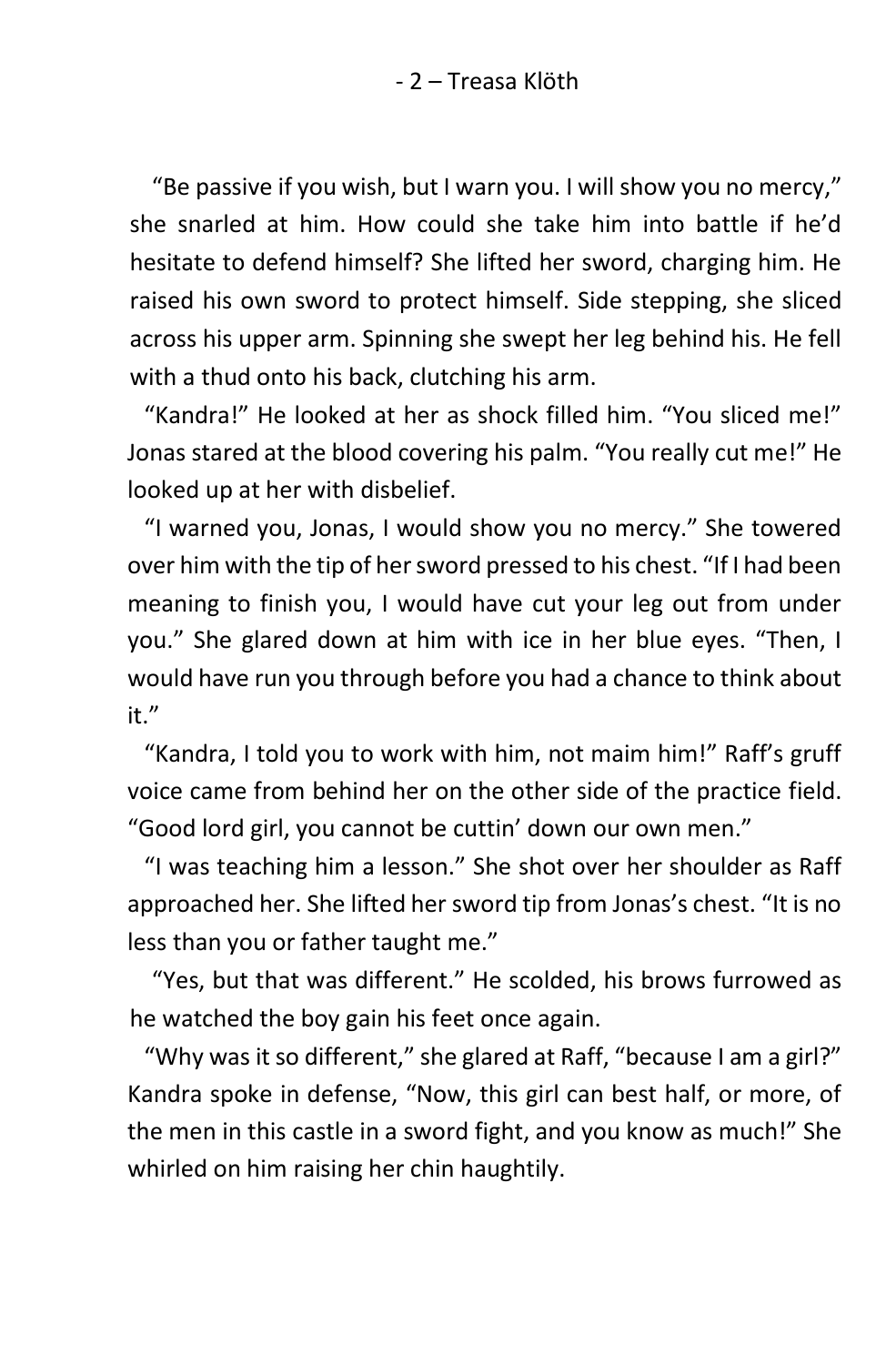"You are hot headed and act without thinking. No knight worth his salt would act thus." Raff countered trying to hold his own temper in check. He'd helped to raise this stubborn young woman. Her father and Raff, himself, had trained her to fight as well as nearly any man he had ever known. He looked levelly into her blue eyes and could read her pride there.

 "Then it is lucky I am not allowed into the brotherhood of knights, is it not?" The insult Raff had flung stung, but she wouldn't let it show. She felt just in her actions. If Jonas pulled back in battle, he'd lose his life for certain. The thought of Jonas dying in battle wasn't something she wished to think about. "You are finished for the day. Return to the keep." Raff waved her off in an angry gesture. "Jonas, head in and have Hannah patch you up."

 "Raff…" Kandra frowned at him, feeling her anger beginning to melt away. She hadn't meant to hurt Jonas seriously. She'd only intended to teach him a lesson.

"Not another word! Go now, before I sorely lose my temper with you, girl." Raff ground out. He watched her flinch at his words. She'd go sulk then apologize to her brother in the end, and God knew why, but Jonas would be her best friend again and dismiss the whole incident. "I do not want to see either of you until the evening meal is served. Do I make myself understood?"

 "Yes," Kandra bowed her head turning to leave. Guilt and anger filled her.

 "Raff, she didn't mean to hurt me." Jonas frowned at her departing back. He knew her feelings were hurt and it ate at him.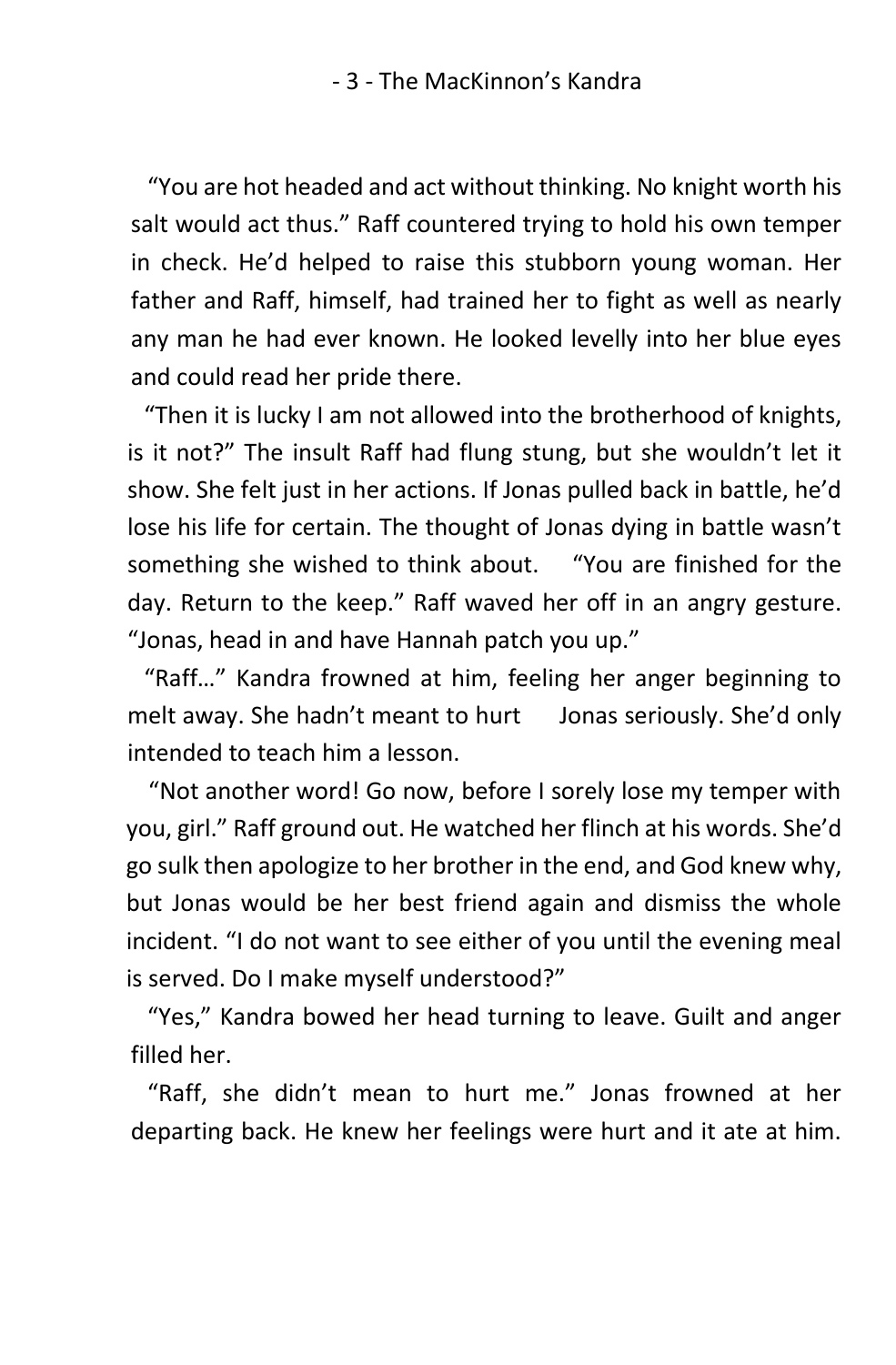Jonas knew he should have practiced harder with her. "I should have been more aggressive."

 "That you should have, but she will learn to control her temper, or so help me God, I shall take away her sword!" Raff growled at him. He heard Kandra gasp at his threat, "And I will do it, girl, do not doubt it!" Kandra straightened her shoulders and held her chin high as she marched back to the keep. Once inside, Kandra made her way quickly to her chambers. Closing her chamber door behind her, she began to pace without even bothering to remove her armor. It was lightweight and almost a second skin to her. She rarely noticed it and often forgot all together that it was still on.

Hurting Jonas had been wrong, she knew that, but she would apologize later for her indiscretion. Raff's wrath was bad enough, but if her father had been home, he'd have been furious with her for injuring one of her own. Luckily, father was in London attending the King and wasn't expected to return home anytime soon.

 Sitting upon the edge of the chair nearest the fireplace, she began to remove her armor. A soft knock sounded at the door.

"Enter," she called without bothering to look up.

 Mary bustled into the room. "I assume you want to bathe before the evening meal." She moved about the room setting out a bath sheet and soap for her lady. Mary looked closely at her charge for the first time and tisked. "Just look at you! You look like a lady not at all!"

 Kandra shrugged a shoulder. "You have known me, the whole of my life, Mary. A little dirt should not be shocking." She continued to remove the rest of her armor.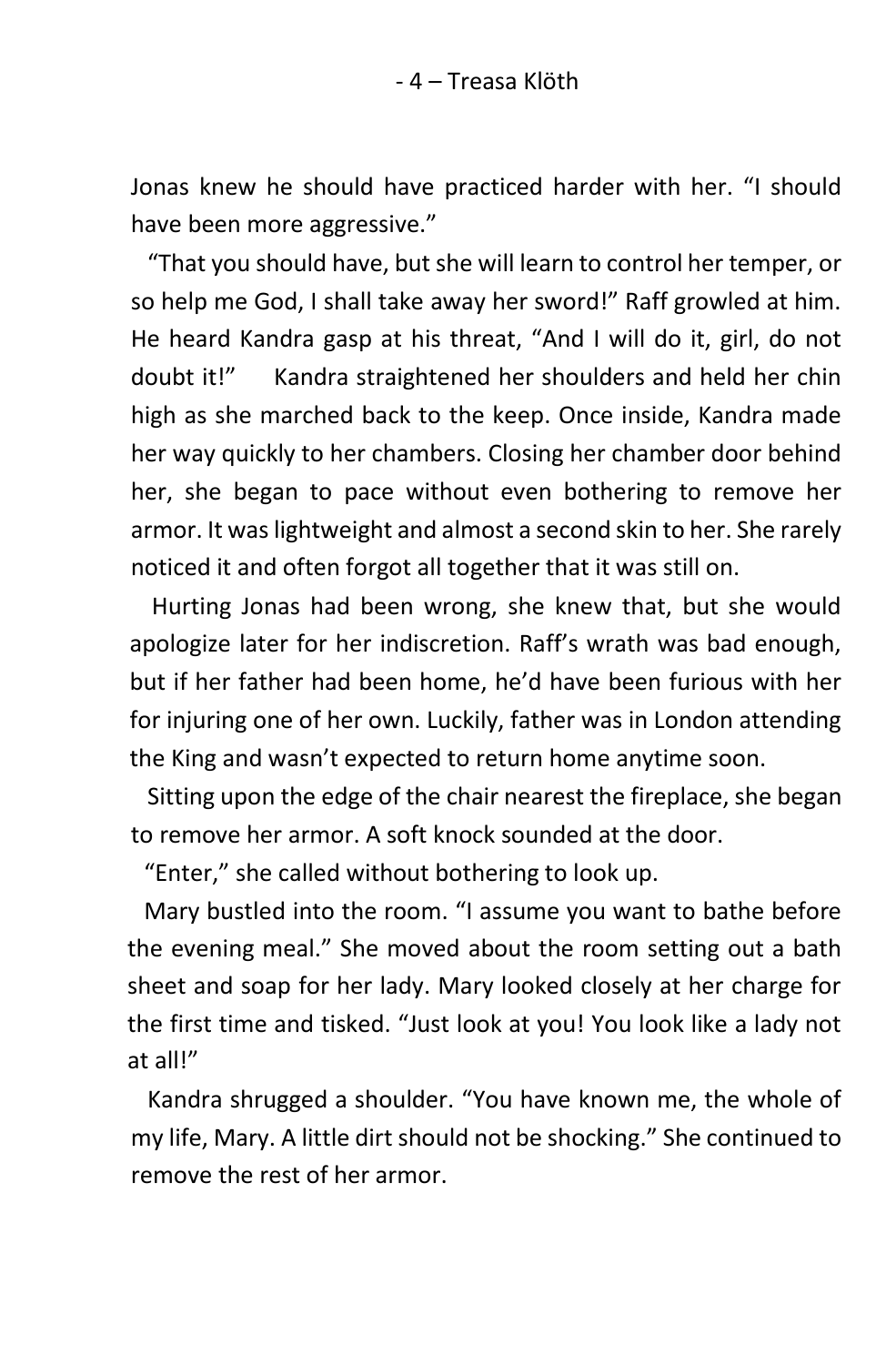"A little dirt?" Mary rolled her eyes, "If you bothered to look at yourself once in a while, in your looking glass, you might be a bit surprised." Mary waged a finger at Kandra.

 Mary was the closest thing to a mother Kandra had ever known. She was more like family than a servant and she always spoke her mind, be it to Kandra herself, Jonas, or their father. Walking over she bent, placing a kiss upon the older woman's cheek. "Thank you."

 "Now, what did you go and do that for?" Mary looked up at her large ward. She loved the girl as if she were her very own child. Though she disliked the idea of her little girl wielding a sword, she'd accepted it long ago because Kandra had always dreamt of being a warrior. Being as tall, if not taller than some men made her perfect for the title of warrior.

 "I just wanted you to know how much I love you." Kandra told her with downcast eyes.

"What's wrong?" Mary peered her through narrowed eyes.

 "Nothing," Kandra turned away fingering the silver backed brush and looking glass upon her dresser. They had belonged to her mother once upon a time. "You are upset about something. What 'tis it?" Mary placed her hands upon her ample hips. "You can either tell me now, or I shall just go pull it out of Jonas later."

 "I doubt Jonas wants to even speak of me at this time." Kandra walked over and began picking up her armor then dropped it into the chair, turning to Mary. "I hurt him, Mary. I took a slice out of him. I am so ashamed." Kandra shook her head as tears pooled in her eyes. It was rare for her to cry so Mary knew she was truly upset.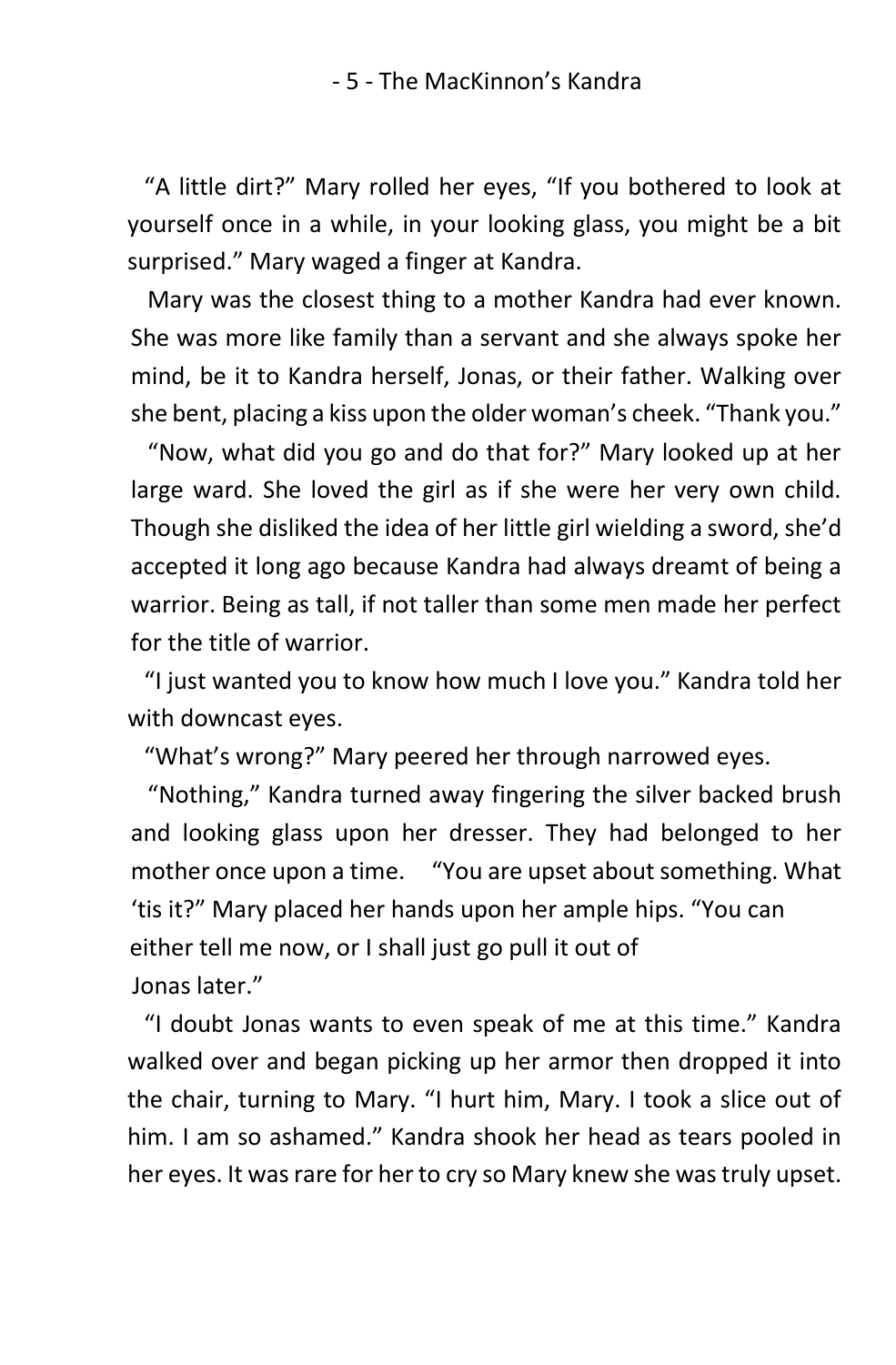- 6 – Treasa Klöth

"I am sure he will survive, darling. Your brother loves you, no matter what." Mary came to her, patting her back to console her.

 "I let my temper get the best of me." Kandra wiped at the tear that spilled down her cheek. She hated crying, it was an aggravating and useless emotion. "You always have. 'Tis not the first time and shan't be the last." Mary smiled at her. Kandra had a wicked temper and the entire castle knew it as well. But then, she was her father's daughter after all. "You shall take a bath, dress, then go find Jonas, and apologize to him."

 "Do you think he will forgive me?" Kandra appeared so hopeful that it made her look girlish.

 "Depends on how big a piece you took out of him and his pride." Mary smiled. "Men do not like to be shown up, especially by women."

 "I suppose I will have to grovel, will I not?" Kandra gave a weary sigh.

 "That you will, Love," Mary laughed. "Now, we need a bath for you."



 Bathed and dressed in a clean pair of breeches and plain blue tunic, Kandra made her way to the great hall. Jonas would be there, as would the rest of her father's men. She'd have to drag Jonas off and speak to him in private.

She entered the great hall and sought out Jonas where he sat with Griffin and Ryan, two soldiers in her father's army. Swallowing her pride, she crossed the hall. Everyone was awaiting her and her brother, to take their seats at the head table so they could begin the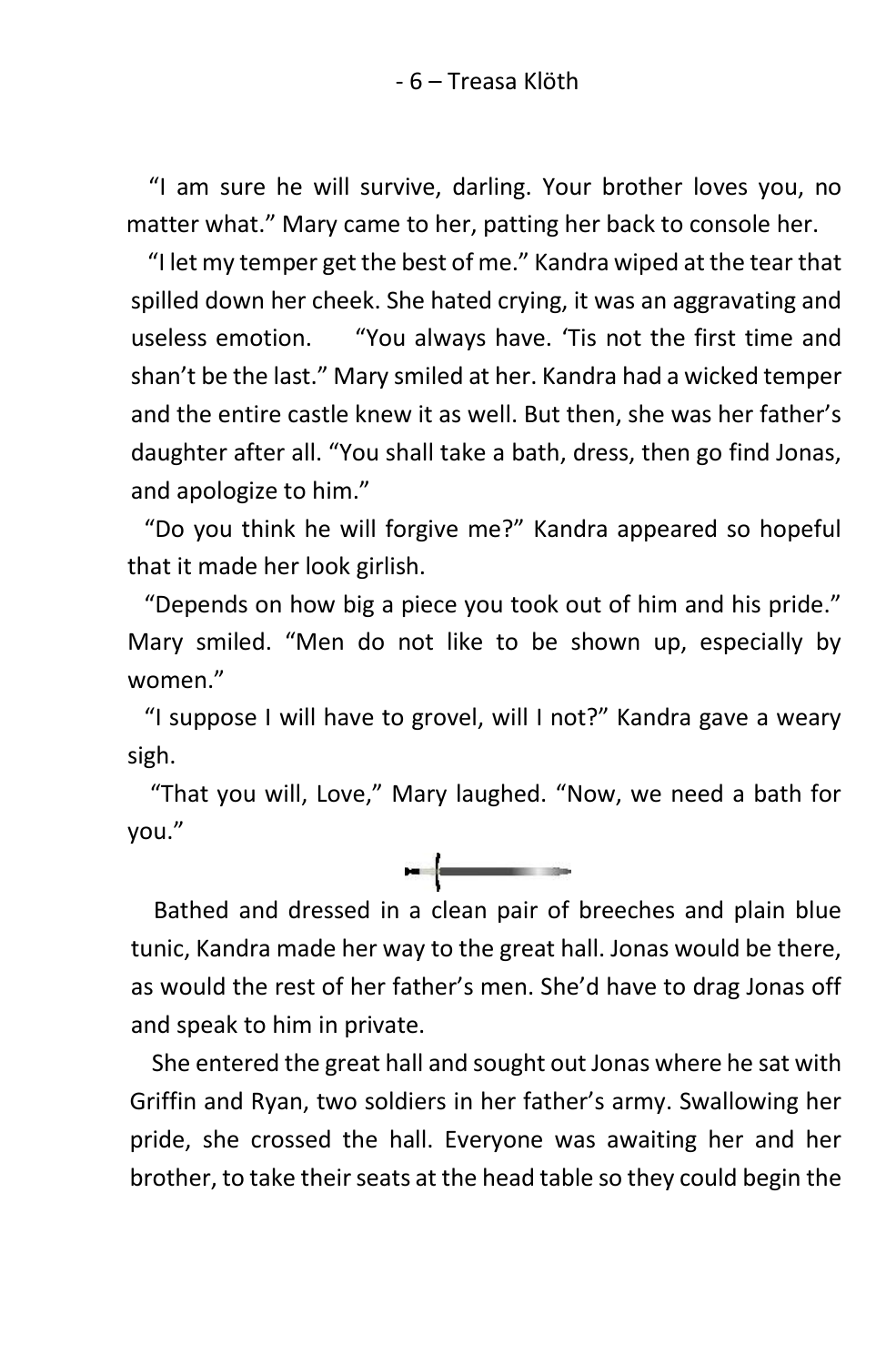evening meal. However, she was determined to deal with what had happened between her and Jonas first.

 Striding over to where her brother sat, Kandra frowned down at him. "Jonas, I wish a word with you." Kandra spoke with authority in her voice.

 "Yes, my lady?" Jonas gave her a cold hard look. He'd make her grovel for what she had done to him, he thought with a mild satisfaction.

 "In private, please." She scanned the table where he sat. She didn't want to make a scene here.

 "Oh, I think here would be a fine place to speak, do you not?" He waved a hand around smiling at her brightly.

 "No, I do not wish to speak here." She put her temper in check as she bit the inside of her cheek, but it wasn't easy. "It is a private matter." Kandra spoke between her clenched teeth. "Now, Jonas."

 "Since it would seem we cannot start the meal before you have had your say, then by all means," Jonas stood, waving her before him. "Thank you." Kandra led the way into their father's study. She was determined to swallow her pride and apologize to Jonas.

 Opening the door, she waved Jonas through it. With an air of arrogance, he sauntered over to one of the high back chairs. Kandra closed the door behind them. With her head held high, she walked over to the desk, leaning on the edge as she faced him.

 "This is not an easy thing for me and well you know it, Jonas." She glared at his grinning face. How she would like to swipe that smug look off his face. In a sword fight, she reigned superior, but in a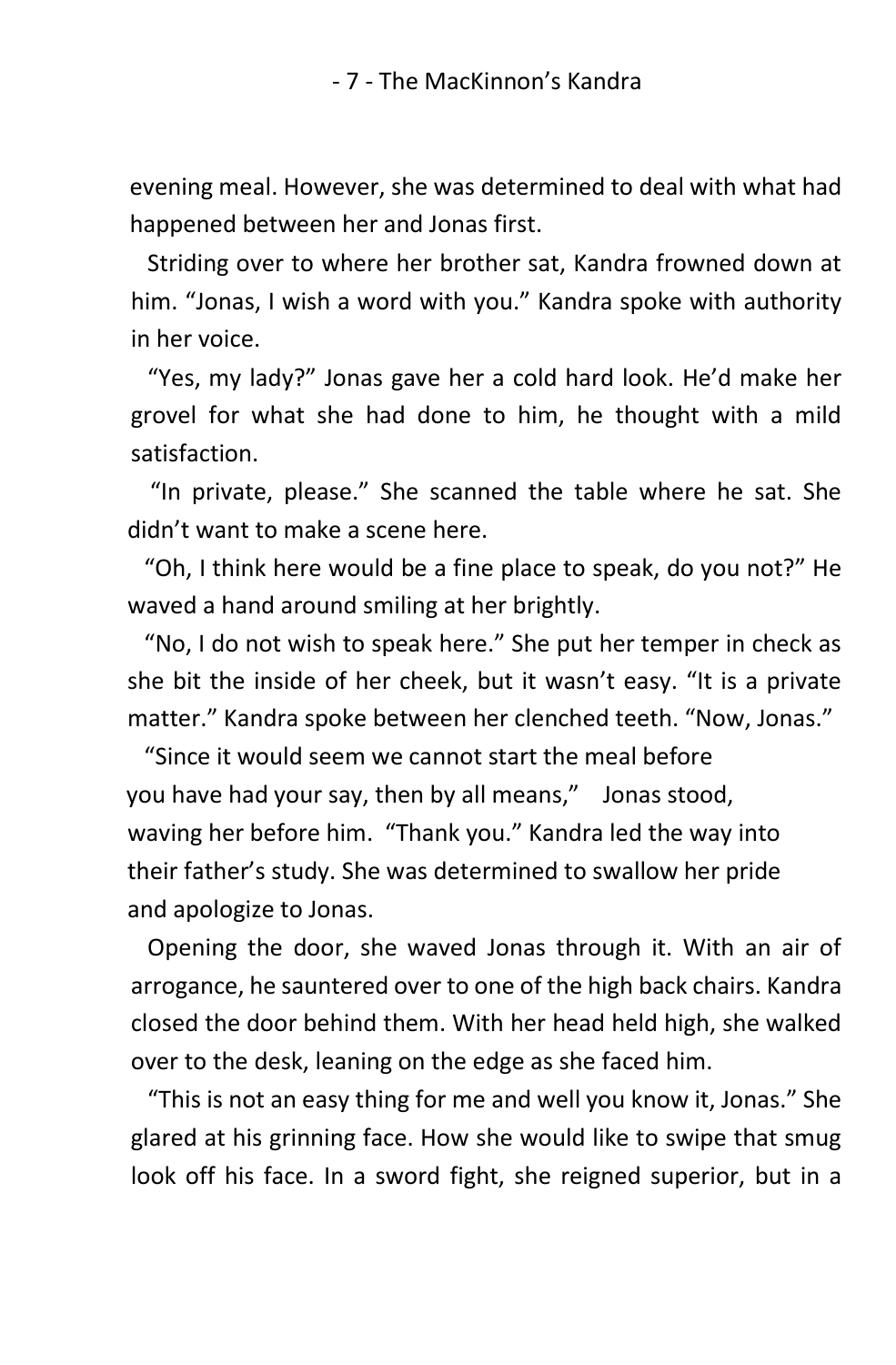contest of strength, she was slightly inferior and that annoyed her. They had been raised together, played and fought together. Never had a day passed when she and Jonas had been apart. She took in his golden looks that mirrored her own, so much that they could have had the same mother. They each looked at the other with blue eyes, but where Jonas had eyes like the deep blue of water, Kandra's were like the summer skies. If not for the fact that Jonas was younger than her by a little more than two years, she was sure he would wield a sword better than she.

 Though Jonas was her father's bastard son, never had Kandra looked at him as less than her brother, or her best friend. Her mother died shortly after she was born and later her father had turned to a village woman for comfort. When Jonas was three, his own mother had become ill and died. Their father had taken Jonas into their home, but by law Jonas could neither inherit their father's title nor lands.

 Jonas watched her struggle with her emotions. This was a hard thing for her. Kandra was beautiful with her golden looks, but her size had always bothered her. Being taller than any other woman that she had ever met, as well as being the height of most men, made her uneasy at times. Men who visited the castle often looked at her strangely, for unlike most females, she hadn't a delicate bone in her body. However, she had a kind, soft heart that she guarded well. He could remember once, when she was eleven and he was eight, the boys from the village had been teasing her about her height, because she stood a full head taller than all of them. They had dubbed her with the title 'Lady Goliath'. Jonas had stood to fight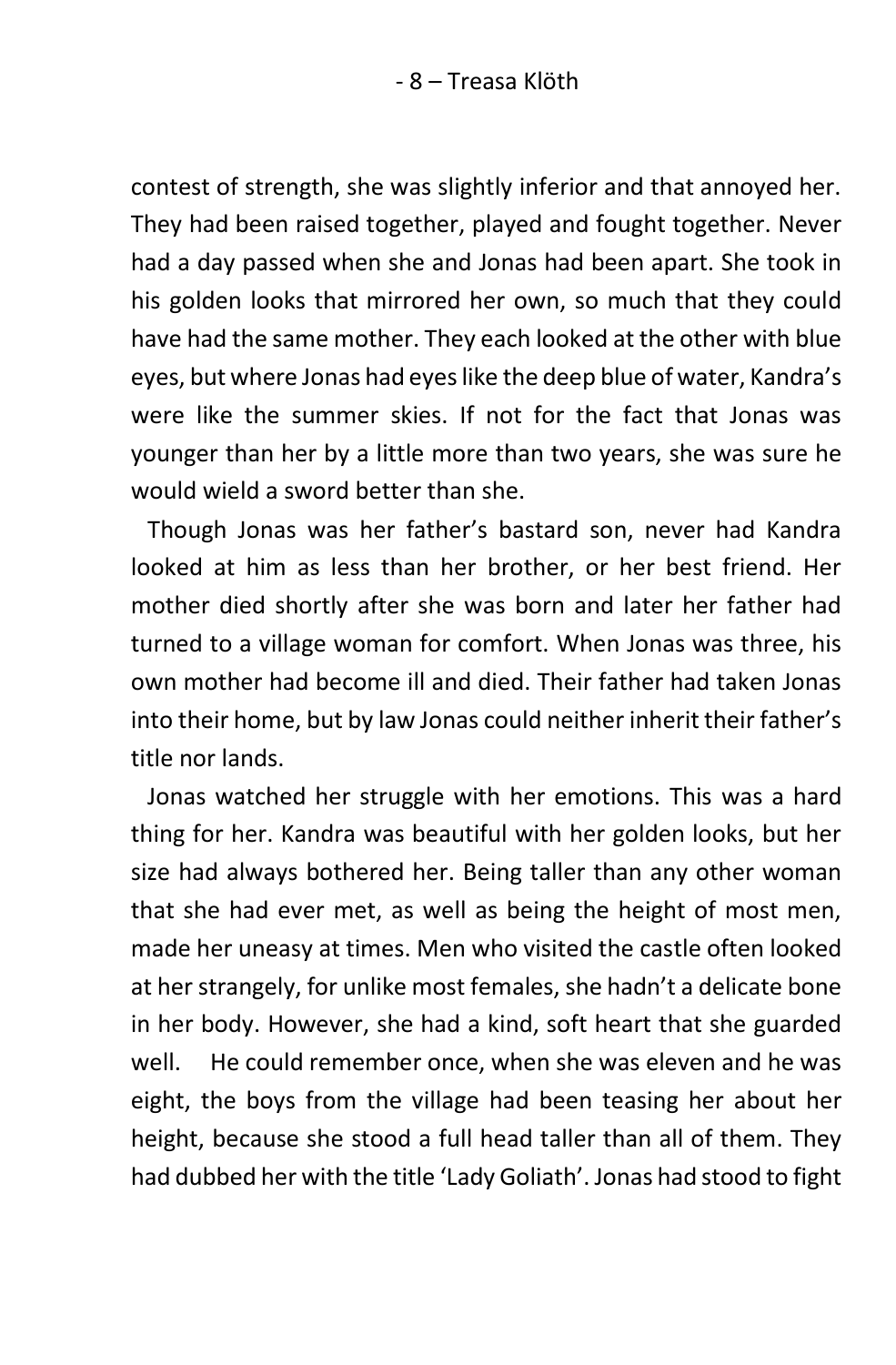the whole bunch when his sister had punched the ringleader in the nose. When the fight was over, Kandra had cried while he held her and tried to comfort her. He was one of the only people ever to see her tears flow freely. She was determined never to allow anyone to see her weaknesses again.

 "I know you did not mean to hurt me." Jonas stood up and began pacing the room.

 "No, I did mean to hurt you…" She held up a staying hand as he began to reply. "I meant to hurt you, so that you would never let such a thing happen again. The thought of losing you, Jonas, is something I care to think about not at all." Her voice sounded strangled as tears shimmered in her blue eyes. "I love you Jonas, you are my best friend, and I could not live without you."

 Jonas reached her in two steps, pulling her into a tight hug. "Nor could I live without you, dearest sister." He kissed her cheek. "Besides, if I died in battle, who, pray tell, would you argue with?" He touched the tip of her nose with his finger.

 "I am sorry." Kandra laid her head on his shoulder, sighing. She took so much comfort in knowing her brother was always there for her. She couldn't imagine life without him.

 "I knew that then, just as I know it now. You need not apologize." He squeezed her shoulder once more. "Now what do you say we go eat, as I am starving." "All you ever think about is food." She rolled her eyes at him as she stepped away.

 "And women, do not forget that." He gave her his most charming smile.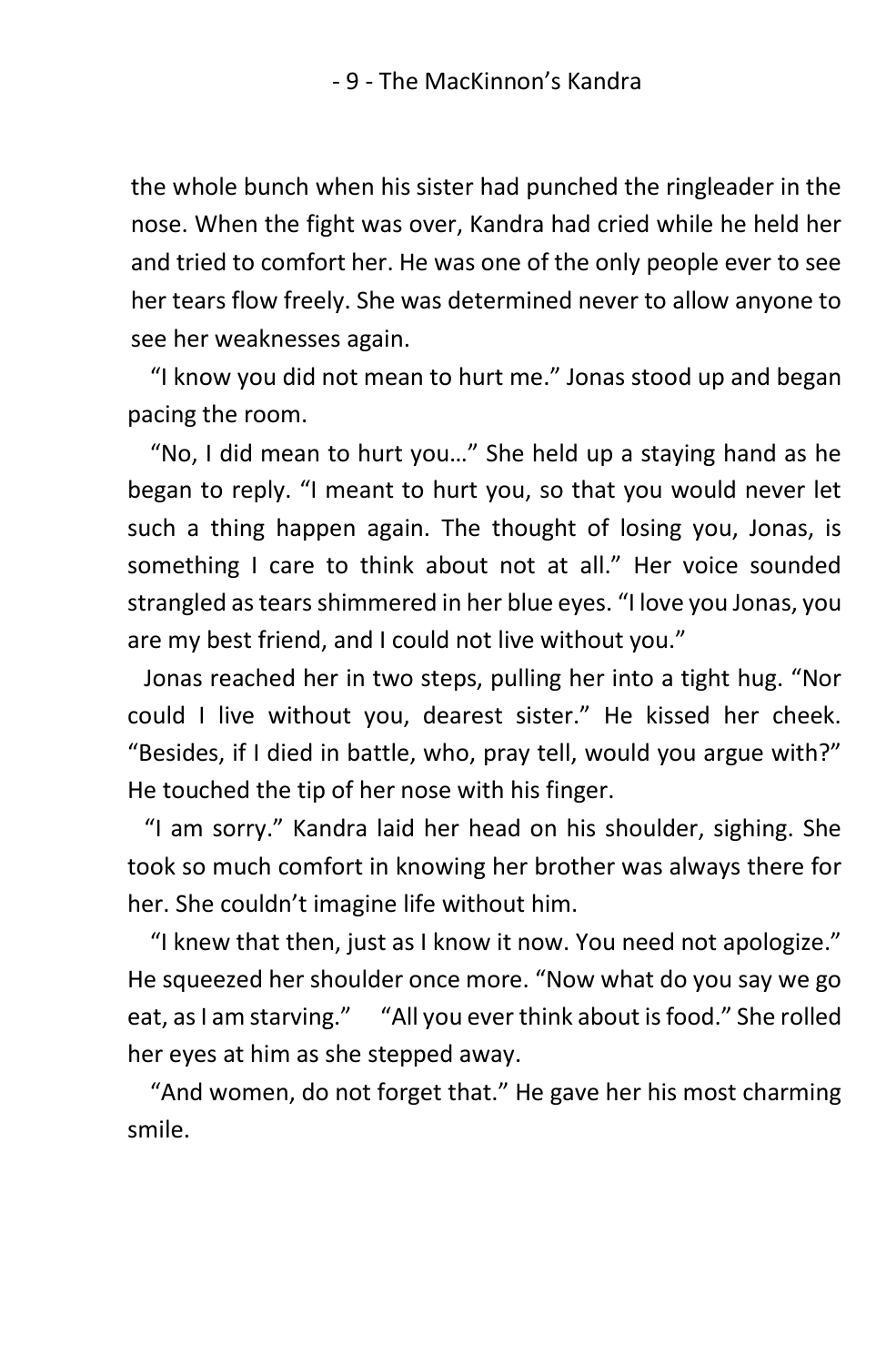"I do not want to think about you and women!" She shook her head in disgust, walking out the door.



 Later that evening, the castle was quiet as Kandra and Jonas sat playing a game of chess. Both were intent upon winning.

 "Why do we not call this a draw?" Jonas yawned, knowing that neither would win for hours yet. Kandra's blue eyes twinkled, "Are you conceding to a superior mind, brother?" She knew how to goad him into playing a bit longer.

 Before he could answer, the warning bells sounded. Blue gaze met like, both shot to their feet and raced through the castle. Raff met them in the inner bailey. "The village is under attack, but we have no clue as to how many invaders." Raff jogged alongside the two as they strode for the stables.

 "Ready fifty men, send scouts east, north, and west." Kandra ordered, "Catch up to us as soon as you can." She reached her destrier, named Hadwin, and began saddling him.

 "Do not be foolish, girl." Raff grabbed her arm, stopping her, "You could be killed if the two of you go alone."

 "We could be killed with, or without fifty men," Kandra jerked her arm away from him, "Ready the men and follow behind, but go Raff, before more lives are lost."

 Raff muttered under his breath "Foolish damn girl," but he jogged away from them to assemble the men. Kandra finished saddling her mount at the same time Jonas did. She swung up into her saddle and looked at him. "Ready?"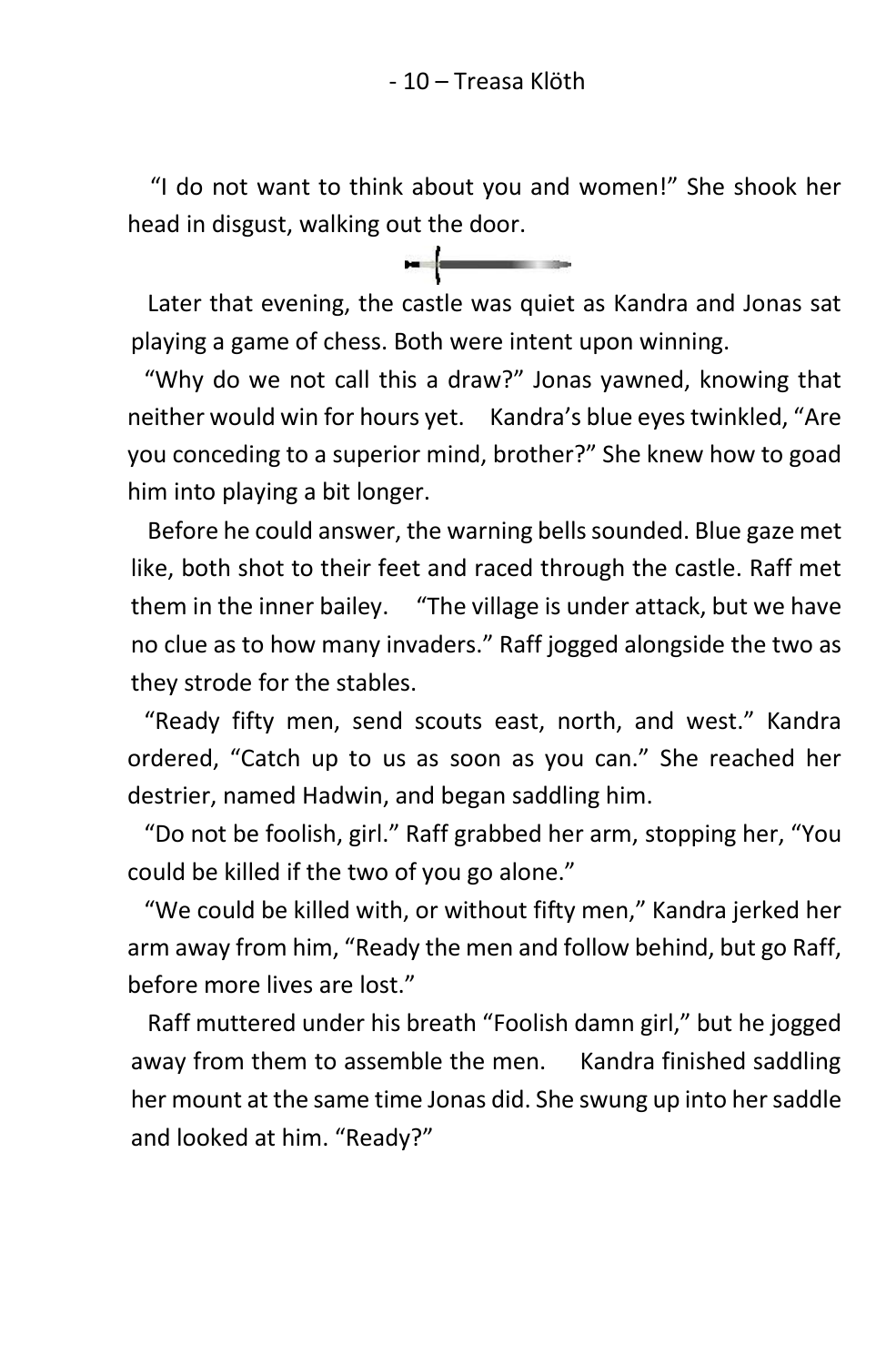"Do you not think you should wear your armor," Jonas raised a blond brow. He hated the thought of her going into battle without it.

 "Do you not need yours?" She spurred her warhorse out of the stables. She yelled for the gates to open and raced through them toward the village.

 The fire loomed in front of them as homes in the village burned. Screams rent the air. Kandra leaned forward and whispered to Hadwin. The horse sped up and left Jonas's mount trailing further and further behind them.

 Jonas filled the air with curses as he watched his sister and her damnable horse race through the night, hell bent on reaching the village.

 Kandra pulled her sword from its sheath as she reached the edge of the village. On a full out charge, she met one of the Scottish bandits that was raiding their village. With her sword, she made short work of him, lopping off his head as she passed him. She spied one of the bastards, in the process of trying to rape a village woman that Kandra had known her entire life. Fury erupted. Sliding from Hadwin's back, she thrust out with her sword and impaled the man's back, through the heart, killing him. Ripping the sword from his back, she pushed him off the crying woman.

 "It is over, Lindsay." Kandra pulled the woman to her feet. She hugged the woman to her, "Run for the castle. You will be safe there." Kandra pulled a dagger from her boot and pressed the hilt into the woman's hand. "Take this with you. Use it if you must."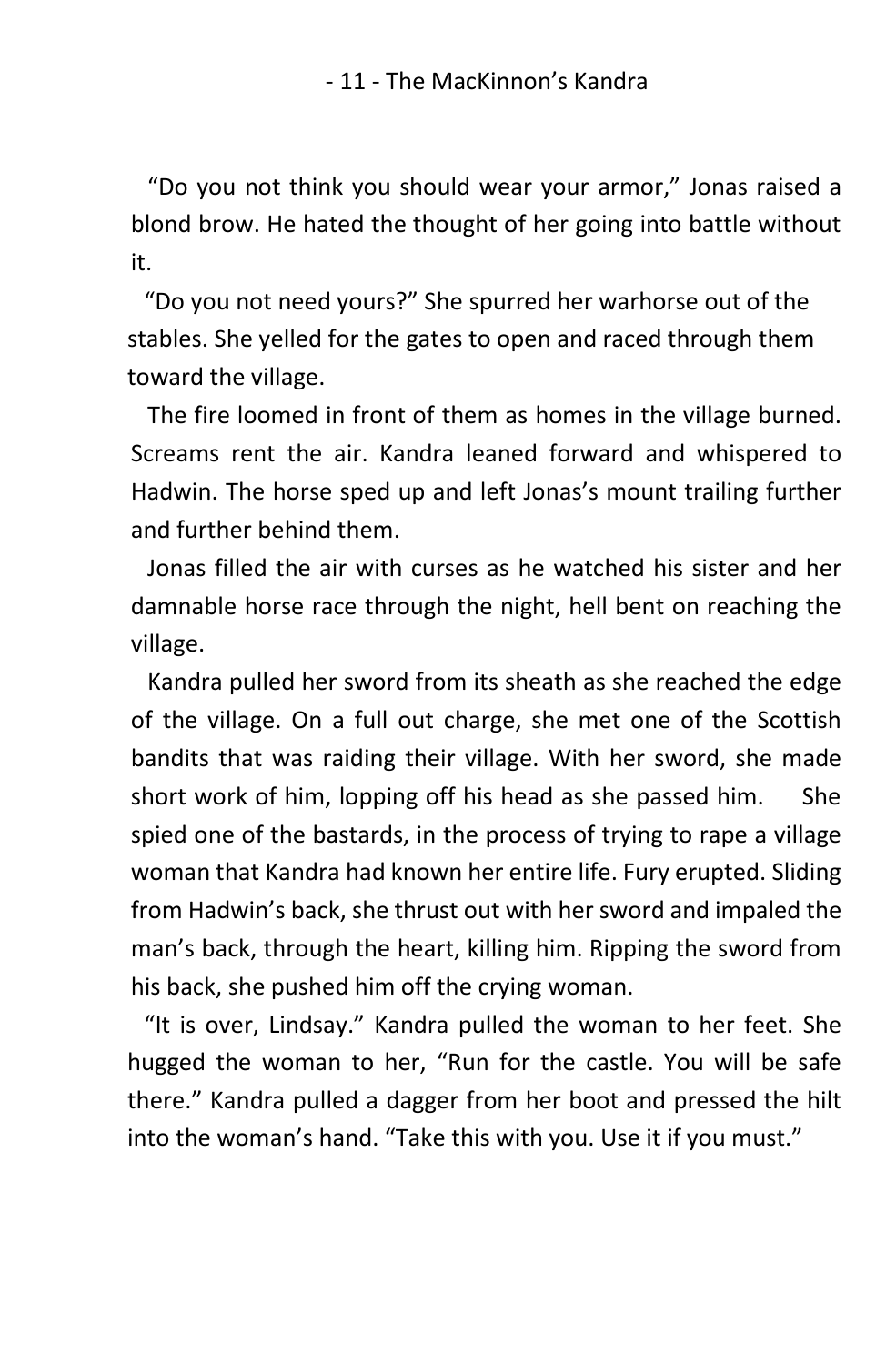"Thank you, m'lady." Lindsay held a tight fist around the tattered ends of her gown's bodice. She gasped as a Scot turned the corner coming around one of the huts.

 Kandra turned to face the man, "Run, Lindsay." She flexed her grip on the hilt of her sword.

 "I cannot leave you, m'lady." Lindsay shook her head as a second Scot joined his friend.

 "Run," Kandra glanced over her shoulder at the woman, "Go now," she commanded. She looked back at the leering Scots. Both men were her height, but held more brawn. "Leave this village, or die, heathens."

 The first man threw back his head and laughed, "Yer a bonnie thing, lass." He rubbed a hand over the front of his kilt, "I'll enjoy burying myself betwixt yer thighs."

 "You shall be long dead before that can happen," she ground out, "You will die like the dogs you are." She gave them a vicious smile. "And I shall relish cutting you down to size," she let her sneering gaze drop over the front of their kilts.

 The second man growled, "I'll show ye how a dog is treated, bitch." He came at her with claymore in hand. The man had no time for a second thought when Kandra took out his leg from under him and slit his throat.

 She looked up at the first man, whipping her braid behind her, "Are you ready to join your friend?" He stared at her in disbelief as the blood dripped from her sword. "Bloody hell!" He roared as he charged her. Quickly, he realized his folly as she ran her blade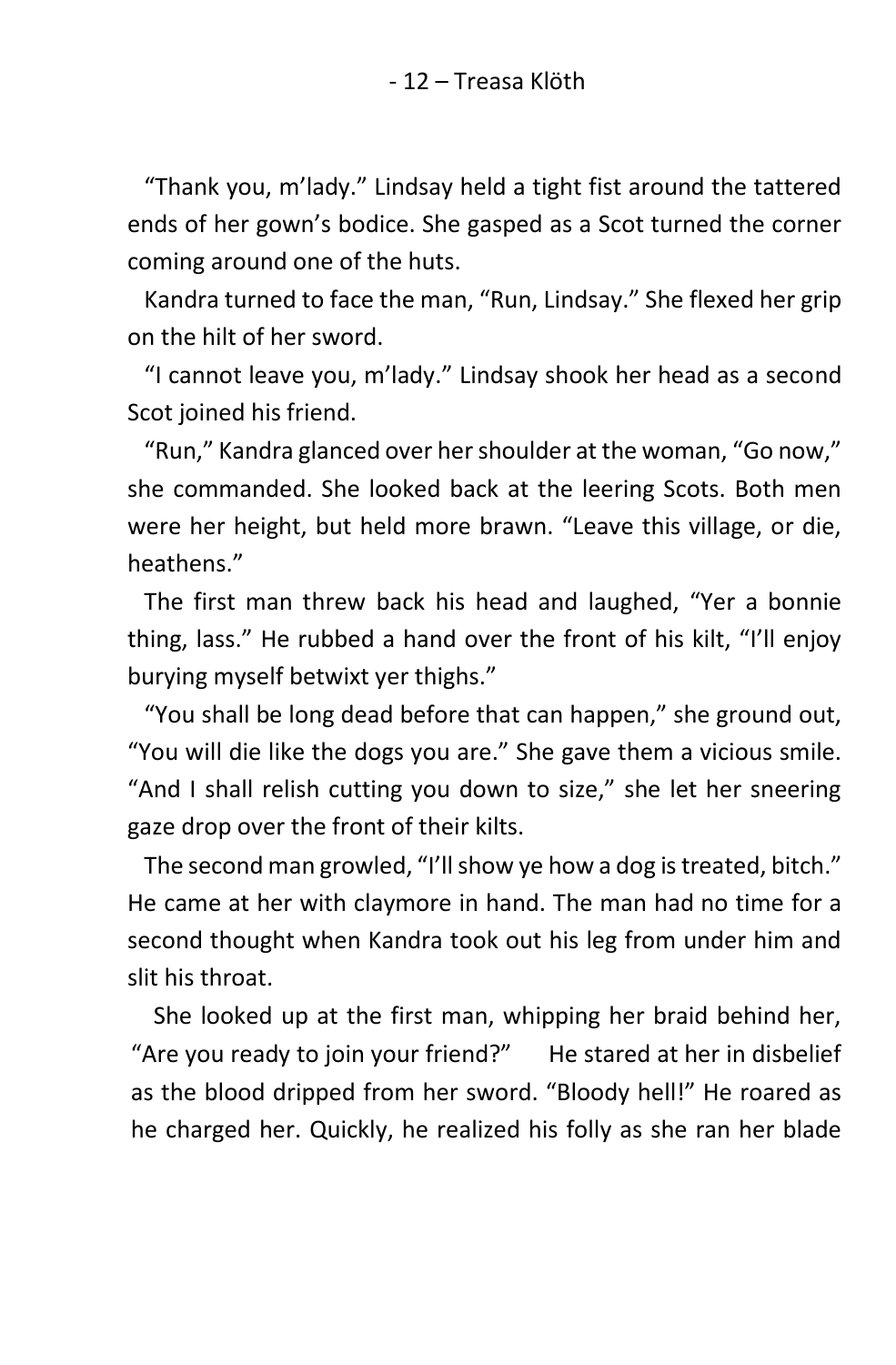through his middle and twisted. He died with a beautiful angel of death standing over him.



 The bandits had fled the village and Kandra met up with Jonas and Raff. They worked with the villagers, collecting the dead and the wounded. Kandra spent most of her time dealing with stitching wounds of women severely beaten and those that had been raped.

 Later after all the fires had been put out and things had settled, Kandra stood in the center of the village with her brother and Raff, "How many dead?" Raff rubbed the back of his neck, "Twentythree, as well as four children." His heart constricted at the thought.

 Kandra gasped in outrage. The decision was made without another word being said. "We ride out within the hour."

 "No, it is too dangerous," Jonas whirled on her with a look of outrage. "You shall not leave the castle." "Need I remind you that father left the castle and village in my care." She hated to pull rank on him. But she wouldn't be coddled as if she were merely a woman, and not a warrior. No other woman she knew could fight with her skill, for that matter few men could get the best of her. So as long as she had her sword, she'd have the advantage.

 "We leave within the hour. Arthur, go with Raff and help him. I want you, Raff, and ten men assembled, and have pack supplies for fourteen ready." She turned on her heels and began striding away. "Leave twenty men to help the villagers. If needs be, house the villagers within the castle walls until we return." With that, she swung up onto Hadwin's saddle and raced off through the night.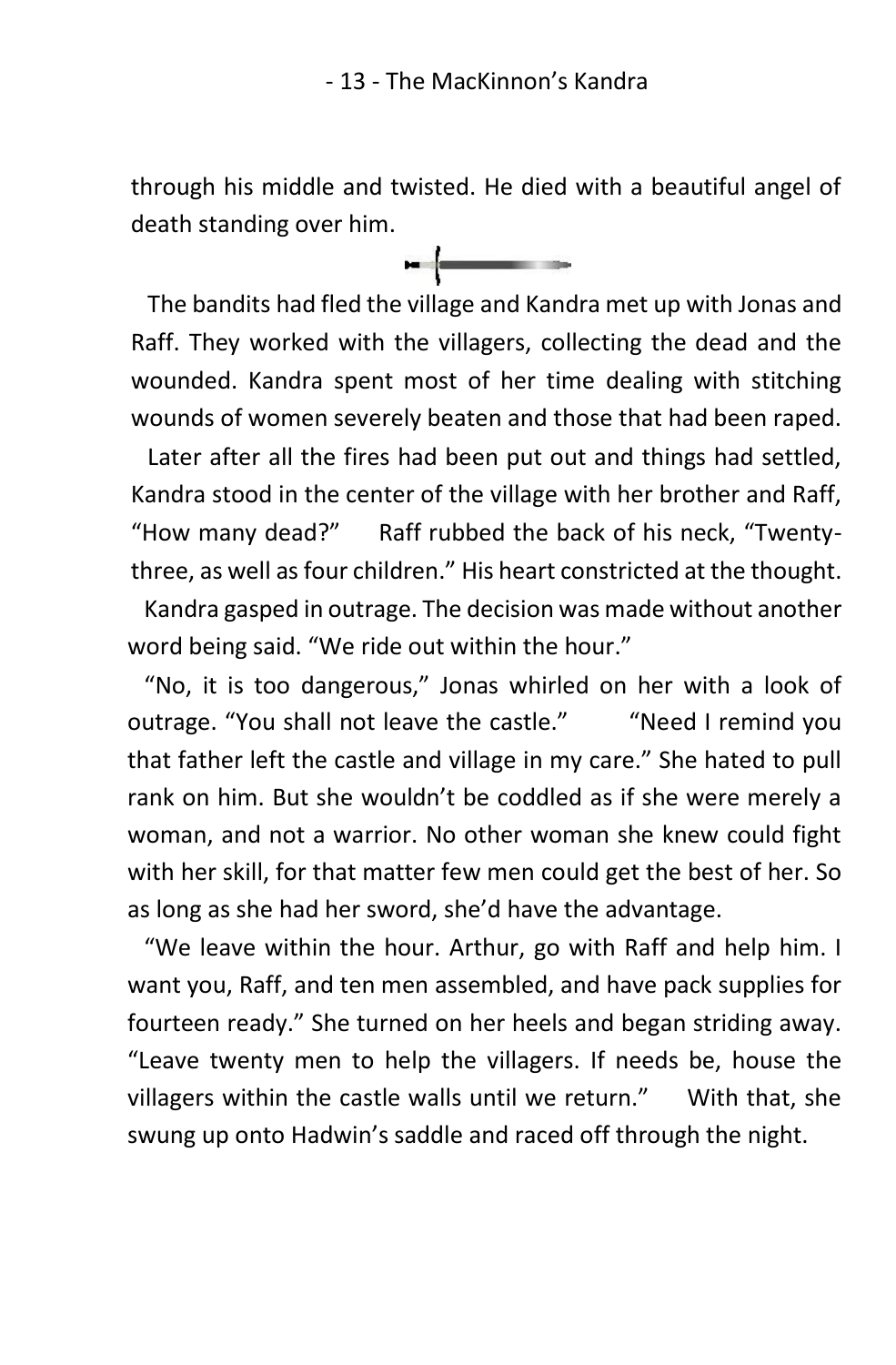## *Chapter Two*

er brother, Jonas, was furious with her for her decision to **H** er brother, Johas, was furious with her for her decision to lead the group in pursuit of the bandits. After more than eight days of him not speaking to her, except when necessary, it was beginning to irritate Kandra to no end.

 Eight days and seven nights of ridding had turned up nothing. If they didn't find the bastards shortly, they'd have to turn back. They had left Cumbria, and entered Northumbria a few days before. Soon they'd be leaving Northumbria and enter the Scottish borderlands, and the Scots didn't take English presence on their lands kindly.

 Frustration filled her as they stopped to make camp for the night. Tired and weary, Kandra unsaddled her horse, and began rubbing him down. Once she finished, she walked over to the nearby stream. Kneeling by the water, she began to drink greedily from the icy stream, then splashed it upon her face. Removing her armor, she dipped a rag into the cold water and began to wash. The sound of a twig snapping behind her brought Kandra to her feet and her sword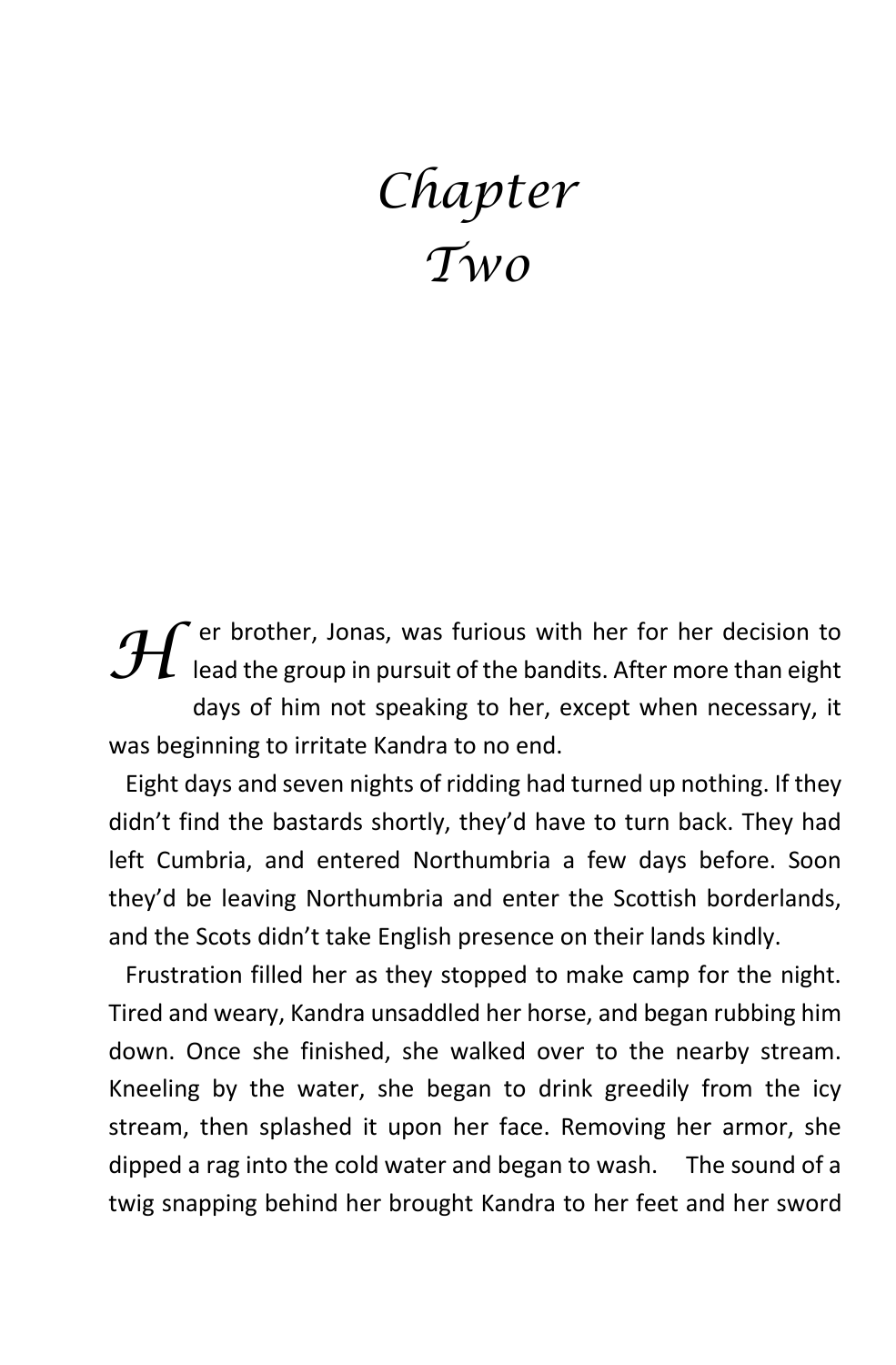ringing from its sheath. Swinging it through the air, her sword clashed against Jonas's. Muttering a curse under her breath, Kandra stared at him. Pulling her sword away, she sheathed it once more, "What do you think you are doing? I could have killed you!"

 "Hardly, I was ready for that move. I know you far too well." He smirked at her. It was a typical move he knew she'd make, so he'd countered it easily. "You should not remove your armor while you are alone." He admonished, shaking his head.

 "I can protect myself. You need not worry about me." She raised her chin at a haughty angle.

 "I must worry about you, for you are my sister, and I care." He reached out tucking a stray lock of golden hair behind her ear. It was an endearing gesture and he watched her swallow hard. "What's wrong?"

 "I do not know what to do, Jonas." She admitted. "We have ridden for more than a sennight, we have left Cumbria behind, and will soon be out of Northumbria, and are nearing the border lands of Scotland. If we do not catch up to them soon, then we have ridden all this way for naught." She turned away from him, staring at the stream. "Do we turn back on the morrow or continue on? I am confused as to what should I do?" She pleaded with him for an answer. He was the only one besides Raff, who she was willing to show her uncertainty to. Kandra crossed her arms over her waist, bowing her head in anguish.

 "Kandra, do not despair. I say we ride through the morrow and the next, if we do not come across them, we turn back." Jonas stood with his hands upon his hips, scowling across the stream toward the Scottish border. "Those Scottish bastards need to die for their crimes." Kandra glanced over her shoulder at him. The taut set of his body told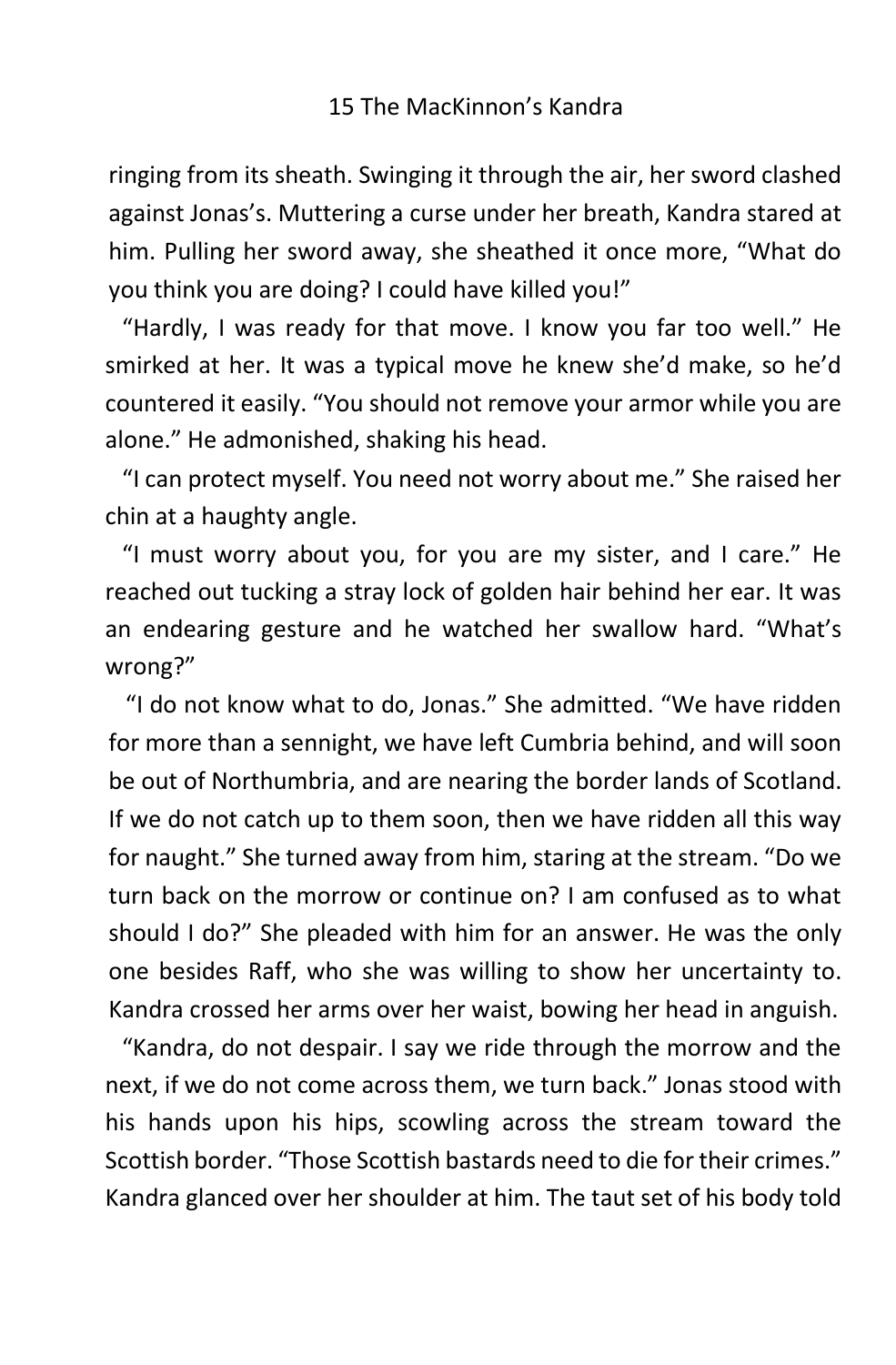her of the fury that he held just beneath the surface. "Then we ride through the marrow and the next if needs be, and I am sure we shall find them." She nodded her head and began to turn away, but stopped next to him. "I am sorry, Jonas. I should have listened to you."

 Jonas laid a hand upon her shoulder, "You were right to pull rank, and you know you could never have stayed behind." He flashed her a knowing smile.

 Kandra smiled back with mischief dancing in her eyes. "You are right. I would have followed behind you anyhow."

<u>experimental</u>

 They broke camp before dawn then continued their journey. Kandra's confidence kept them going through the day and into the next morning, she was sure they couldn't be far behind the bloody bastards.

 The riders didn't stop once they broke camp that morning. Kandra and her men rode until late afternoon before they stopped to rest their horses. Frustrated, Kandra watered her warhorse then sat on a log to eat some of the salted meats they'd brought with them. 'It is hopeless! We are never going to catch those bloody Scots!' She thought in frustration as she kicked at the dirt with her toe.

 "Do not be so hard on yourself. We will catch them." Raff came to sit down beside her.

 "It is of no use, Raff, we might as well turn back." Her shoulders slumped in dismay.

 "If that is your wish, then why not turn back now?" Raff looked up at the sky as he asked the question.

 "Because, I cannot seem to get the sight of those villagers out of my head, I want justice for them. I cannot go home empty handed!"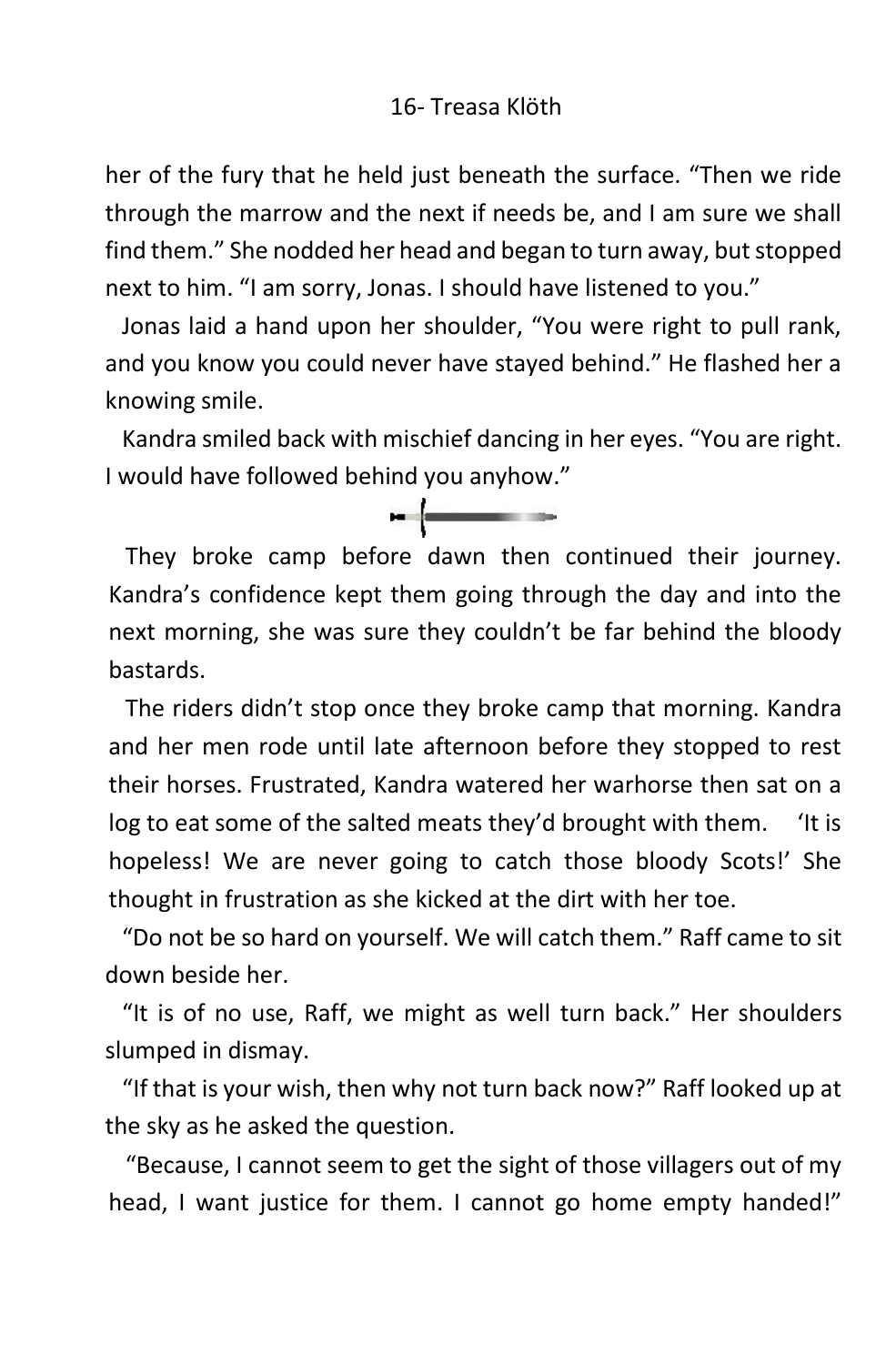Kandra's determination spilled forth. She wanted those bandits with a vengeance.

"Then what do you suggest, my lady?" Raff smiled at her.

 "Catch those bloody bastards!" She gave him a cold hard look as fury burned in her bright blue eyes. "Mount up!" She bellowed. Kandra swung up on her horse, looking around at her men, "We cannot be far behind them. We shall catch them!" She placed her helmet back on her head, wheeled her horse around, and set off at a neck-breaking pace.

 A roar of enthusiasm and vengeance filled the air from the group of fourteen at her words. Mounting their horses, they charged off after the thieves.

 They rode hard and fast for two more hours. However, there was no sign of the bandits. Kandra was about ready to give up. The day was waning and the men were weary. Slowing at the top of the next rise, she was going to turn back when she saw them in the valley below.

 Nineteen Scots, mounted, and wearing vibrant colored plaids of red were just below them. The leader rode a pitch colored destrier that looked as if it where at least twenty hands high. The man seated upon the beast, looked powerful and angry. Without a second thought, Kandra drew her sword, charging down the hill toward the leader.

 Jonas kicked his horse into motion and tried to follow her. Raff and the rest of the men took up arms and followed.

 Kandra watched as the leader spurred his horse into motion. His long, raven black hair flowed behind him as he charged to meet her in battle. She was determined to bring justice to these heathen, Scottish bastards.

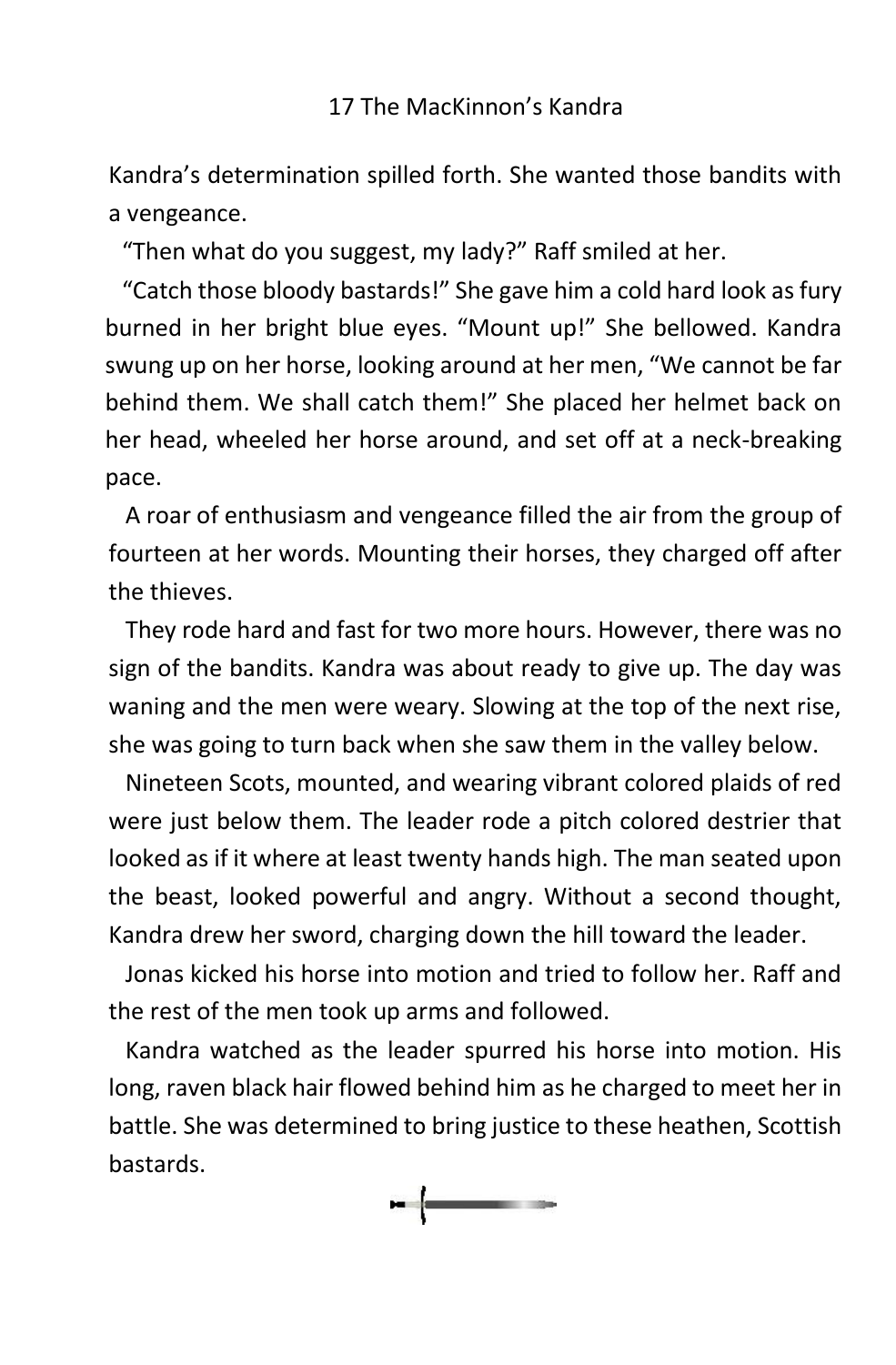The lad had to be insane, Lachlan MacKinnon thought as he spurred his mount into motion. He didn't want to kill the boy, but the lad had charged upon him. Lachlan quickly took in the lad's silver and gold armor, along with the boy's matching helmet. Lachlan sized the boy up as the son of a nobleman. He was an Englishman and Lachlan hated the English, the thought of teaching this whelp a well-deserved lesson pleased him greatly.

 Kandra braced herself for the impact of their swords crossing, but she was not prepared for the total force behind their meeting. As his sword struck hers, the clang of metal against metal was thunderous. The Scotsman thrust out his elbow and unseated her in one quick motion. The world spun as she tumbled from her mount. The earth rushed up at her. With a bone-jarring thud, she hit the ground and rolled to her back as the wind was knocked from her body. Gasping she looked up at the blue sky above her.

 In her head, she could hear her father's voice telling her to get to her feet. 'Do not just lay there on your back girl, get up and defend yourself!' Her father bellowed loudly in her head. She sighed inwardly, but lying there seemed, oh so much better. Then an image of Jonas came into her thoughts. With great effort, she rolled over, grunting as she gained her feet.

 Lachlan shook his head as he watched the boy stagger to his feet. He had to give the boy credit. He was certainly persistent. Dismounting quickly, Lachlan strode toward the lad as the boy still staggered to his feet. He couldn't wait to teach the lad some manners. It wasn't right for him to charge upon them without cause. The lad didn't know whom he was dealing with. Lachlan shook his dark head at the thought. No one within his right mind would take on Lachlan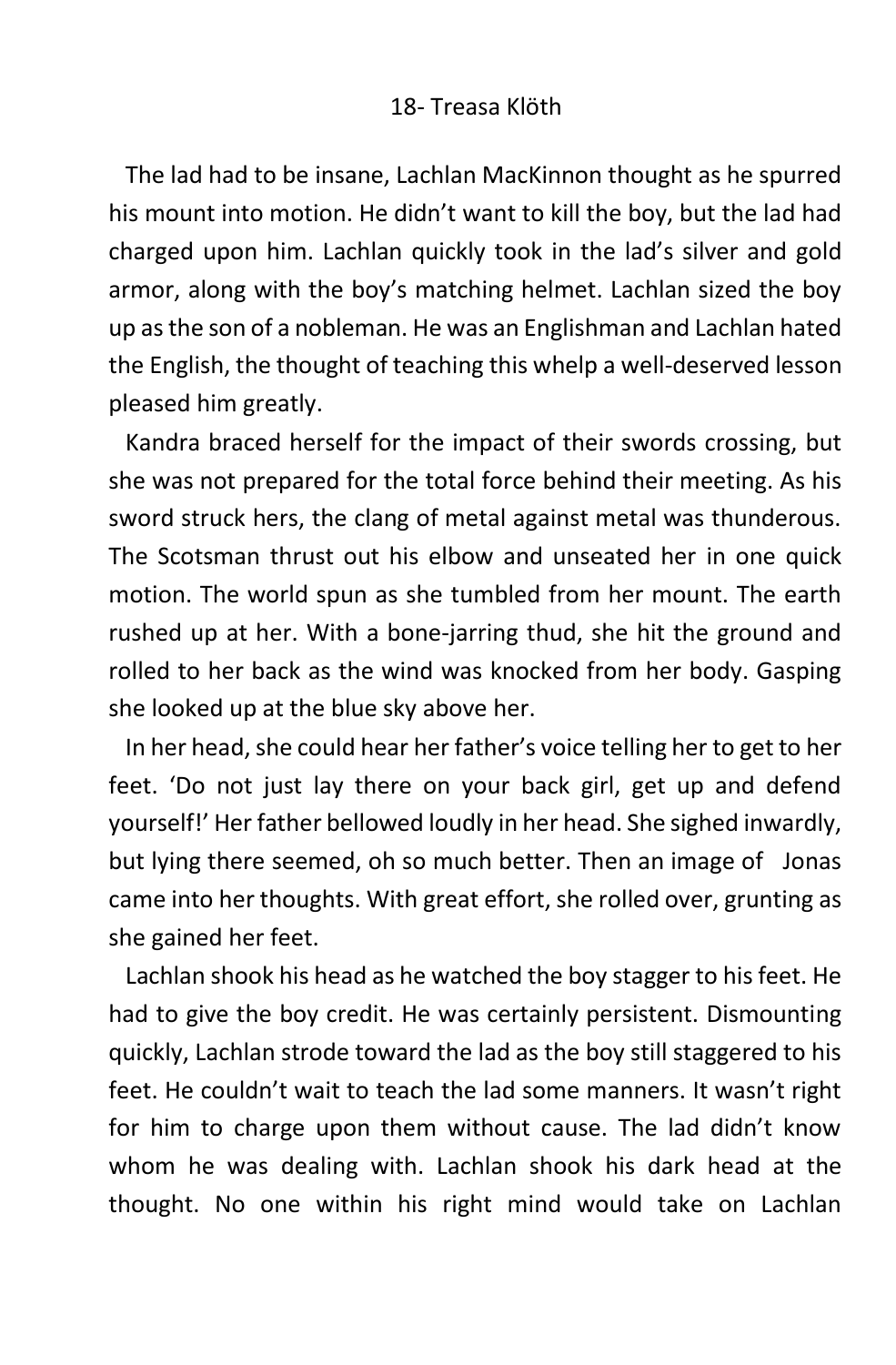MacKinnon, War Chieftain of the Clan MacKinnon, especially on his own lands.

 Kandra watched the leader of the thieves, stride toward her. She quickly cleared her head and evened her breathing, but she continued to stagger a bit. As he came to stand over her bent body, she smiled beneath the mask of her helmet. He thought her injured and unable to fight. She'd show him that he had met his match this day.

 With claymore in hand, he stopped, looking down at the lad, bent at the waist. "Do ye yield, lad?" Lachlan smiled down at the staggering boy. When the boy didn't answer, or look up he placed his hand on the boy's shoulder and peered at him. In the next instant, Lachlan found himself hitting the ground and saw the boy swinging his sword. In one fluid motion, Lachlan swept the boy off his feet and jumped to his own, trying to gain the advantage. This boy was tricky. Lachlan smiled and relished the fight ahead.

 Kandra took the force against her shoulder as she hit the ground once again. Gritting her teeth, she rolled away from the thief, and gained her feet with sword in hand, as the heat of battle fired her blood. Standing at her full height of six feet, she realized that this man was over a full head taller than she. He must be six and a half feet tall, and nearly twice as wide as she with his muscular frame!

 Lachlan watched the lad with narrowed eyes and swung his claymore. As steel clashed against steel, Lachlan knew he could out power the boy and that was his advantage. As the boy whirled away from Lachlan's powerful blade with swift agility, he soon realized that the boy may be weaker, but he was much quicker. That could be a huge disadvantage.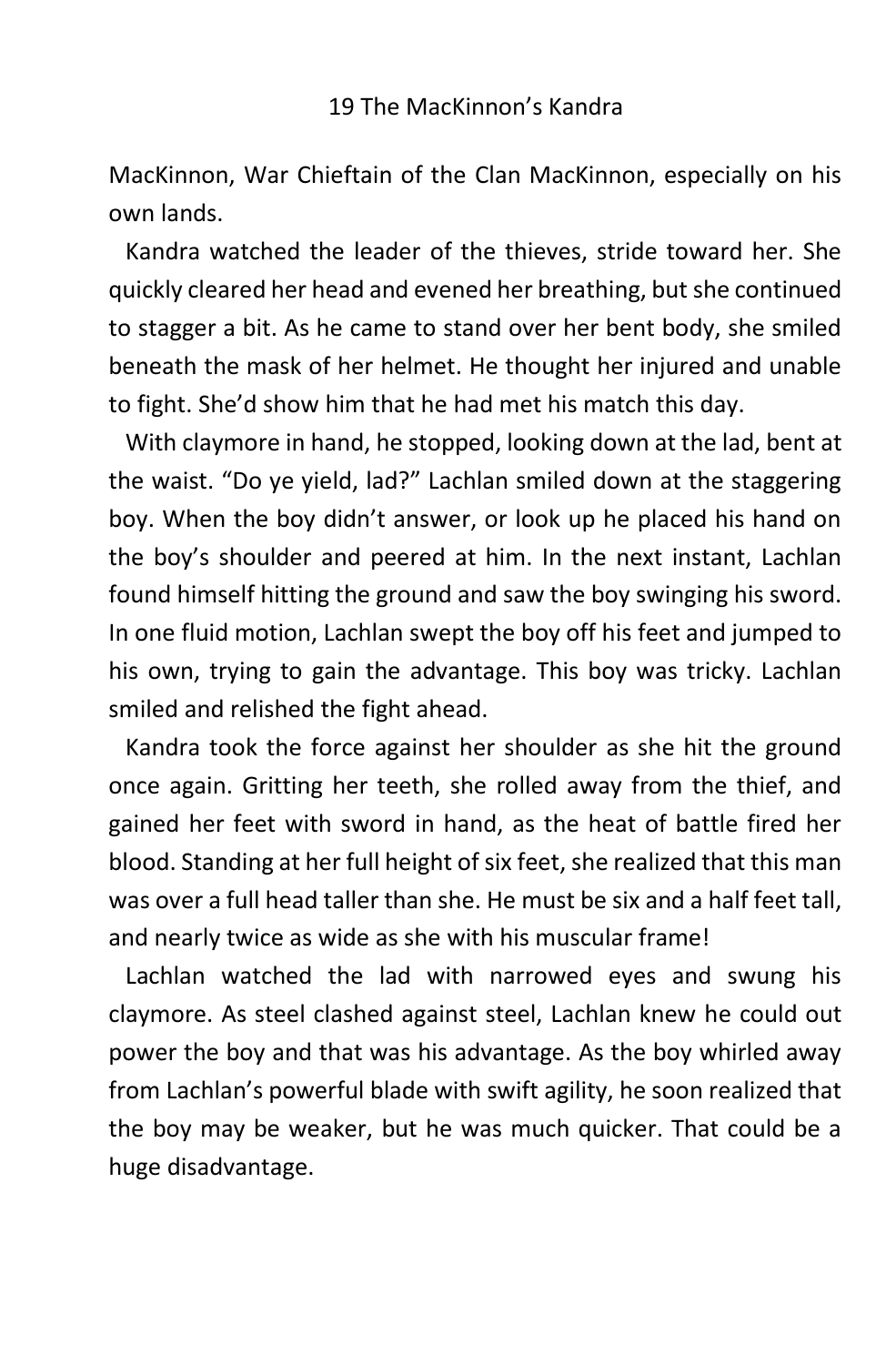Over and over, their blades clashed, as time and again Kandra pared with him and whirled away from him. She could neither out power him or out maneuver him, but she would not surrender. Win or lose, she was in this battle until the end. And damn her, if a Scot would claim victory over her! From the corner of her eye, she saw Jonas making his way toward her.

 Lachlan saw the moment of distraction and his opening as the boy looked away. He struck out swiping the boy's arm. Victory would be his, of that he was sure. The lad was good, no doubt, but he was no match for a Scotsman's skill.

 Kandra hissed in pain as the blade sliced her left arm just under her shoulder plate. She tried to focus her attention back on the fight at hand. This giant was cocky and over sure of his skill. In a quick movement, Kandra gave as well as she got, when she ran her blade along his thigh as she spun around him. Then to add insult to injury she kicked him in the butt.

He bellowed in an angry roar. The lad was good, but it was time to end this battle. Lachlan swung strongly in several powerful blows, driving the boy to his knees. Swinging his claymore high, he brought it down intending to knock the sword from the boy's hands. Kandra knew how to counter this move just as Raff and her father had taught her. She rolled between his spread legs in a move that surprised him completely. Regaining her feet, she turned to face her opponent and Jonas caught her eye again. As he was heading her way to help her, a Scot came from out of nowhere and sliced her brother from the side across his stomach. Jonas never saw it coming. Kandra's throat locked as a scream choked her, only a small whimper sounded.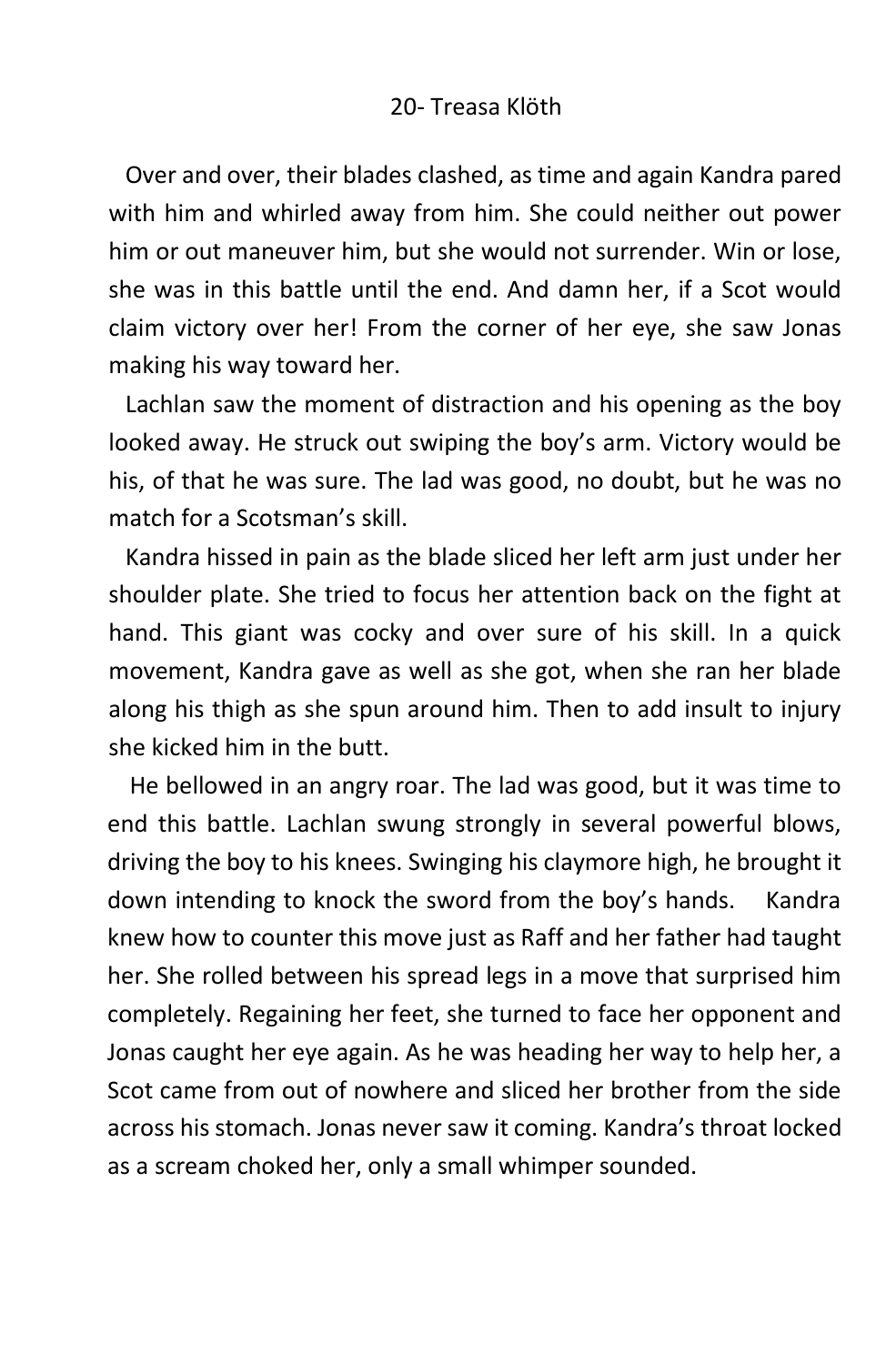From the corner of her eye, she saw the leader of the thieves swing his claymore toward her. Spinning away, but not quiet out of reach, he sliced along her right side. A searing pain gripped her as she stumbled. The giant swept her feet out from under her and rolled her over placing the blade of his claymore at her throat as her sword met his belly.

 "Surrender or die!" His deep rich voice thundered stopping the fighting around them.

 Kandra glanced around her at her men who looked on. They would fight to the death if needs be, then her gaze slid to Jonas's crumpled form. She closed her eyes then roared as she threw her sword. Kandra had no choice but to surrender, and now she had sealed their fate.

 Lachlan removed the tip of his claymore from the lad's throat, and stepped back, picking up the boy's smaller broadsword, "On yer feet, lad."

 Kandra struggled to her feet and felt the pull at her side. She wouldn't let them see her pain. Turning, she looked to where her brother lay on the ground. A whimper escaped her. Without a word to the giant she raced to her brother's side kneeling. "Jonas," she whispered as she removed her helmet.

 As the long golden braid tumbled out of the helmet Lachlan gasped, as did his men, "She's a lass? She's a lass!" Horror filled his face as his heart seized in his chest. Swearing under his breath Lachlan kicked a rock in anger.

 "Oh Jonas," she cradled her brother's head in her lap and with a shaky hand, she swept his hair off his brow. He couldn't be dead, he just couldn't, her mind screamed over and over as fear seized her. She couldn't lose him, she thought as tears shimmered in her eyes. "Do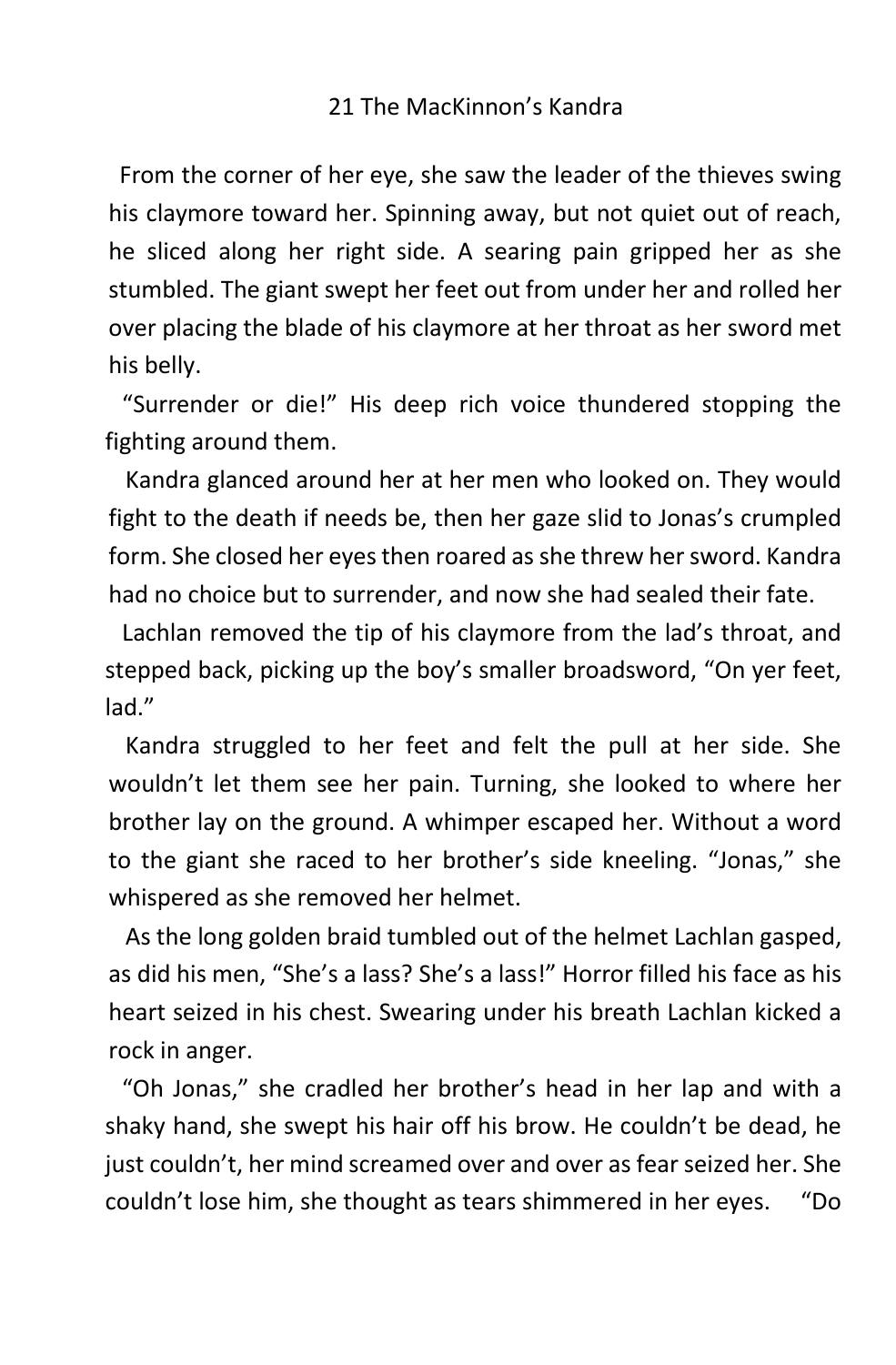### 22- Treasa Klöth

not dare cry in front of these bastards," Jonas cracked his eyes open as he smiled weakly up at her. Tears pooled in her eyes, "You are not dead?"

 "No, if I died then who, pray tell, would you have to argue with?" He reached up, wiping away a stray tear. "Show no fear, do not let them have that."

"I will not show a thing. I shall make you proud." Her chin jutted up as she laid his head back down. "Griffin, see to our wounded."

 "Yes, m'lady," Griffin walked quickly to Jonas first and began to tend him.

 Kandra turned back toward the leader of the thieves. Her head was high and her back ramrod straight as she walked. The wounds on her side and arm, along with her bruised shoulder, were on fire, but she wouldn't show weakness, not to these bastards.

 "What are we to do with 'em, laird?" A tall redheaded man spoke to the giant.

 "I have nay decided as of yet, Gavin." Lachlan watched the lass walking back toward him. Anger filled him, what man in his right mind would allow a woman, nay, a mere lass, to ride with them? Was her father or husband a mad man? Watching her, he realized he could have killed her. The thought of killing a woman, armed or not, staggered him.

 "I am Lady Kandra, my father is Lord Stafford from Carlisle in Cumbria." She announced herself with pride and dignity as if she were holding court. For the first time, she really looked at her nemesis. He was tall and his golden, sun-kissed body was laden with rippling muscles. His midnight, silky, black hair was longer than she had ever seen a man wear it. His hair hung well past his shoulders and down his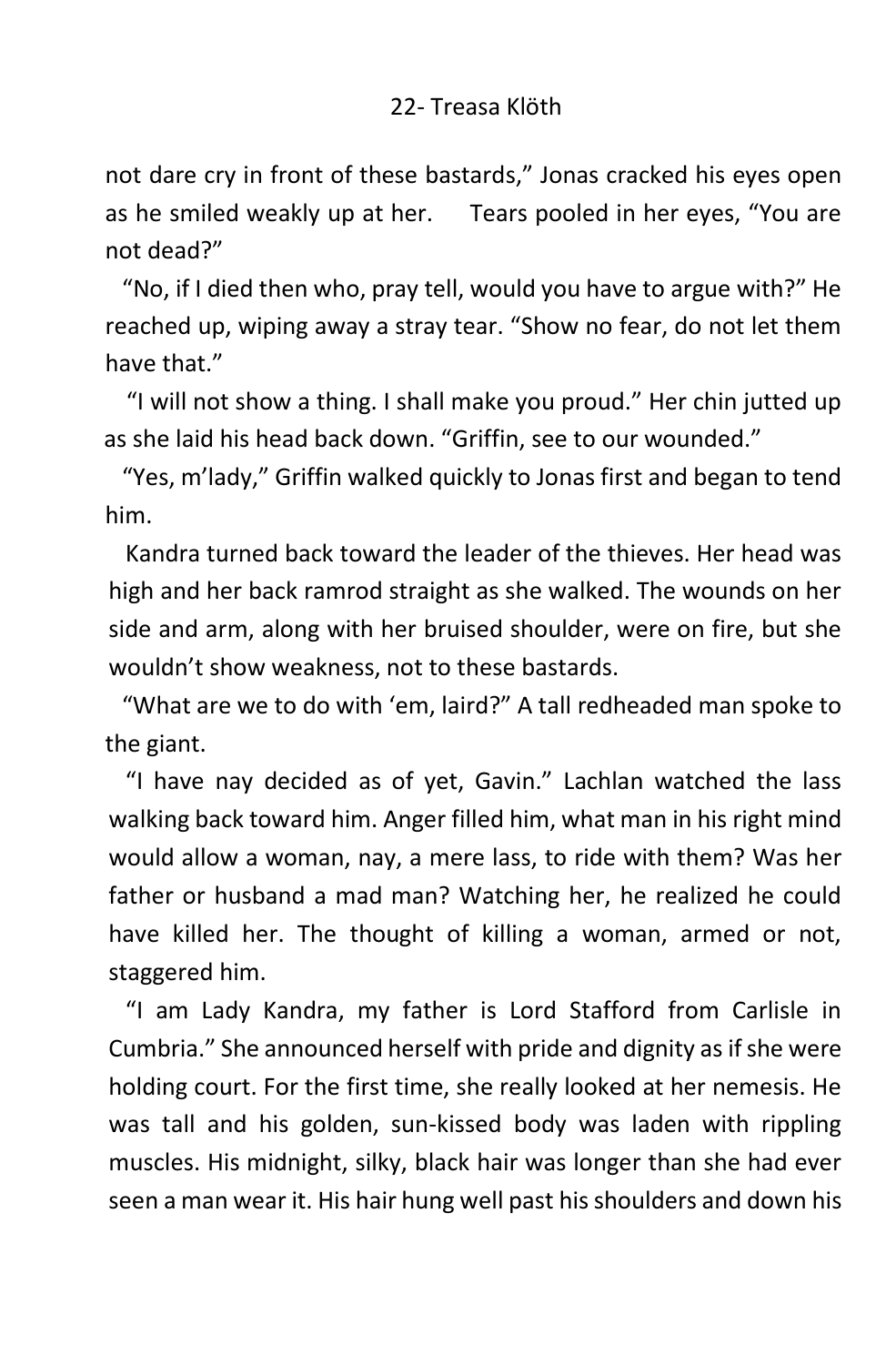back, with two long war braids down the sides of his face, and other braids scattered throughout his glorious hair, all ending with silver beads. He looked wild and heathen. His magnetic green eyes were breathtaking, as they looked her over from head to toe and back. He was the most beautiful man she had ever seen in her life.

 "I am Lachlan MacKinnon, War Chieftain to the clan MacKinnon, and laird of the clan MacKinnon of the low lands. And yer on my lands, lass." He stared down at her through narrowed eyes. "Why in the… name of saints did ye attack us?" His voice was a deep and demanding rumble with a brogue that made her heart beat a bit faster.

 Kandra realized her mistake right away. This man was a Scottish lord, not some common thief. "I mistook you for the Scottish bandits that plundered our village over a sennight ago." She gave him a haughty look. "We have been in pursuit of them since."

 Lachlan looked this girl over. She was as tall as most men, some may call her unnatural, but as he studied her, he realized he would call her more woman than girl. Her hair was the color of spun gold and if the armor she wore told true, she was well formed. Her eyes were summer sky blue and hard, but of her features, it was her mouth that drew him. It was full, with a slightly pouting bottom lip. The word plunder brought the image of his mouth on hers to mind. Pulling his gaze from her mouth, he narrowed his eyes again.

"And this gives ye the right to attack us, Sasunnach?" His voice bellowed with rage. Most cringed when he was angered, but not this young warrior woman, she didn't so much as bat an eyelash.

 "I believe I explained that it was a mistake." Kandra rolled her eyes at him. He was certainly the densest creature she had ever had the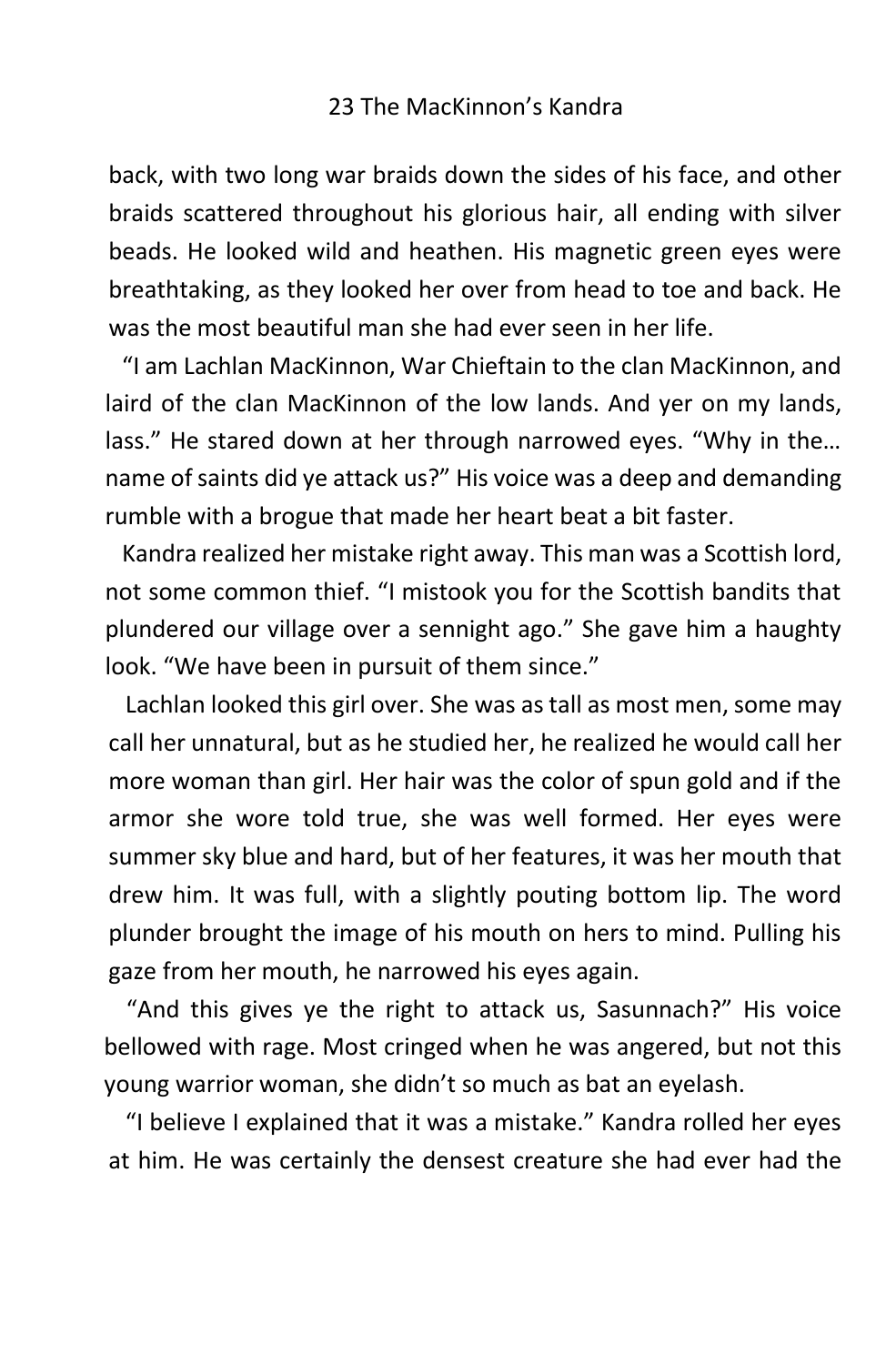#### 24- Treasa Klöth

misfortune of meeting, but then what did one expect for a Scottish heathen, even one as gloriously beautiful as him?

 "Well Sasunnach, ye seem to have found yerself in more trouble than ye ken what to do with." Lachlan peered down at her with hard eyes that made her want to shiver. He had no clue as to what he would do with her and her men, but he was certainly not going to shrug his shoulders and walk away.

 "I am sure we can come to a reasonable accord, can we not?" Kandra looked impatiently up at him. She studied his masculine beauty as she awaited his response. It was rare for her to have to look up at anyone. This man made her feel small in comparison. Good lord, but any normal women must feel completely dwarfed, she thought with an inward sigh.

 As if the Gods were blessing him, Lachlan found an answer to his lack of money problems, and here she stood before him. With the weather destroying their crops in the last few years and the feuding between the clans, it had depleted most of Lachlan's coffers, or left them completely empty. So, there was no money for much needed seeds to replant and homes to repair. If he ransomed the lass to her noble Da, he would gain the coins he needed to refill his coffers.

 "Aye, and here it be," Lachlan sneered down at her, "Yer to be my guests until yer noble Da arranges a reward for finding yer sorry hide."

 Kandra narrowed her eyes at him, "You are making an enormous mistake. I would release us if I were you." "Well yer nay me, lass. Ye'll return with me to my home by yer own power, or by pure force." He growled down at her. He would enjoy another tussle with this feisty woman if for no other reason than to see if she was as well formed as her armor suggested.